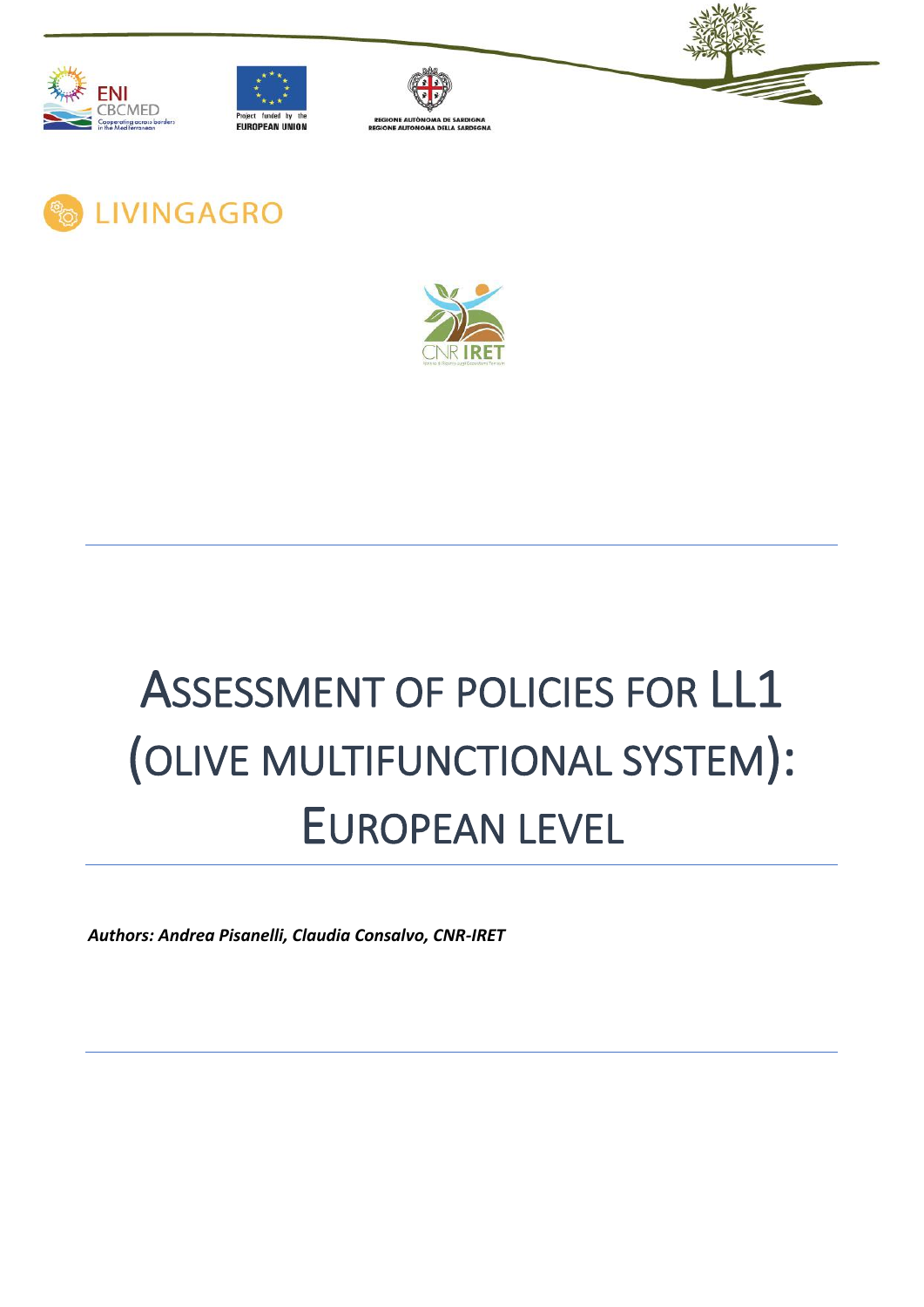











#### **ABSTRACT**

This report aims to highlight how European agricultural policies promote agroforestry systems (section 1 and 2) and support olive sector across EU (section 3). The report is based on the consultation of relevant papers (project reports, scientific literature, European Commission documents) dealing with agricultural policies in Europe.

In particular, available reports and papers produced within the most relevant projects focused on agroforestry funded by the EU in the last 15 years within the Seventh Framework Programme for Research and Technological Development (AGFORWARD project: [https://www.agforward.eu/index.php/en/\)](https://www.agforward.eu/index.php/en/) and the Horizon 2020 Research and Innovation programme (AFINET project: [https://euraf.isa.utl.pt/afinet\)](https://euraf.isa.utl.pt/afinet) were reviewed.

The first part of the report (section 1) focuses on the definition of agroforestry systems and on the extent of agroforestry practices across Europe. In particular, the report aims to make in evidence the discrepancy between the scientific definition of agroforestry (that includes both trees and shrubs in combination with crops and or livestock) and the definition that was initially receipted by European policy (that included only trees on arable lands, Reg. 1698/2005). This is an important legal aspect, under the political point of view, since agroforestry is usually seen on the border between the agriculture and forestry sectors creating conflicts and confusion among the stakeholder communities, in particular policy makers at different levels (national, regional and local).

In this contest, European Agroforestry Federation (EURAF: [https://euraf.isa.utl.pt/welcome\)](https://euraf.isa.utl.pt/welcome) since its establishment in 2012 played an important role to increase the awareness and knowledge about agroforestry systems within the stakeholder communities, and the European Commission. And, finally, the Reg. 1305/2013 acknowledged the scientific definition of agroforestry systems.

The section 2 aims to assess the Common Agricultural Policy (2007-2013 and 2014-2020 programming periods) tools and measures promoting the establishment and management of agroforestry systems. During the 2007-2013 programming period, a specific measure (measure 222) supporting the establishment of agroforestry systems was introduced for the first time in the Rural Development Programmes, RDPs.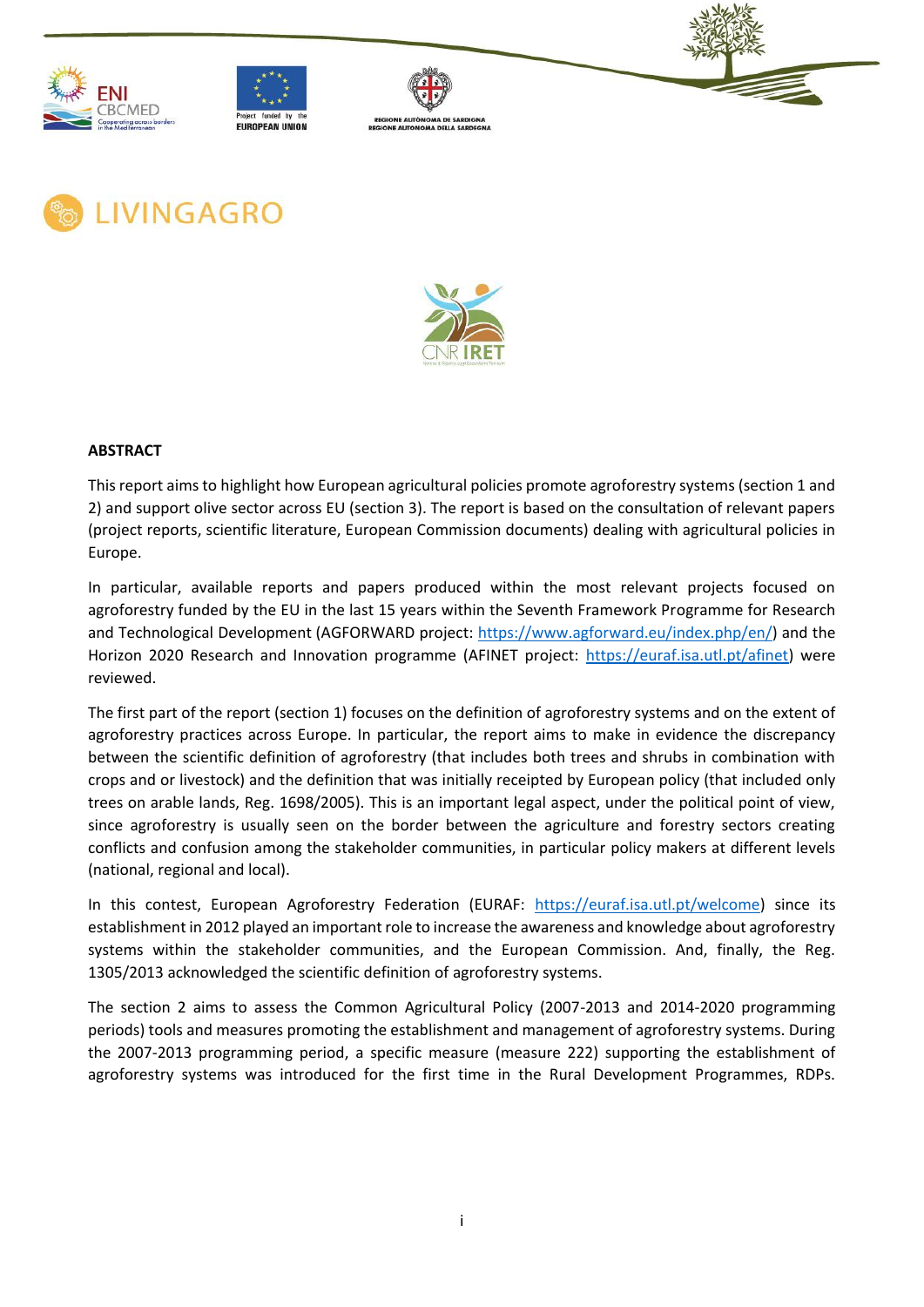











Nevertheless, the measure was unsuccessful also because the conflict between measure 222 and the Single Farm Payment, SFP, according to which the presence of trees reduces the amount of direct farm payments.

In the 2014-2020 programming period, the RDPs still has a support to the establishment of agroforestry systems (measure 8.2). However, a limited number of regions across Europe included in the RDPs, although the support to indirectly maintain agroforestry systems such as hedgerows, isolated trees and small woodlands are promoted by the Pillar I.

Based on the experience carried out during the last 15 years, a set of recommendations are provided in order to increase the adoption of agroforestry practices in rural areas.

Section 3 is an overview of European policies addressed to olive-based products that are primary elements in the agricultural economy of the EU's southern countries, with about 5 million hectares of olive orchards and more than €7,000 million in production value every year.

EU producing countries account for 70 to 75 % of world production of olive oil and more than one third for table olives. EU legislation aims to sustain and enhance this leading role, with a framework of rules on areas ranging from aid to producers to promotion initiatives, and from plant health to quality and marketing standards (EPSR briefing, 2017).

The CAP Proposals for the 2021-27 period, published by the European Commission in June 2018, recognise that greater environmental and climate ambition is required and have made this an explicit requirement on Member States within the draft legislative text. A major feature of the proposals involves a fundamental change in the delivery approach towards one in which all CAP support (both Pillar 1 and Pillar 2) is focused on performance, delivering results against a set of EU objectives in light of national and regionally identified needs. It is still early to know the specific measures that will be adopted for the olive sector but it is certain that environmental sustainability will play a crucial role.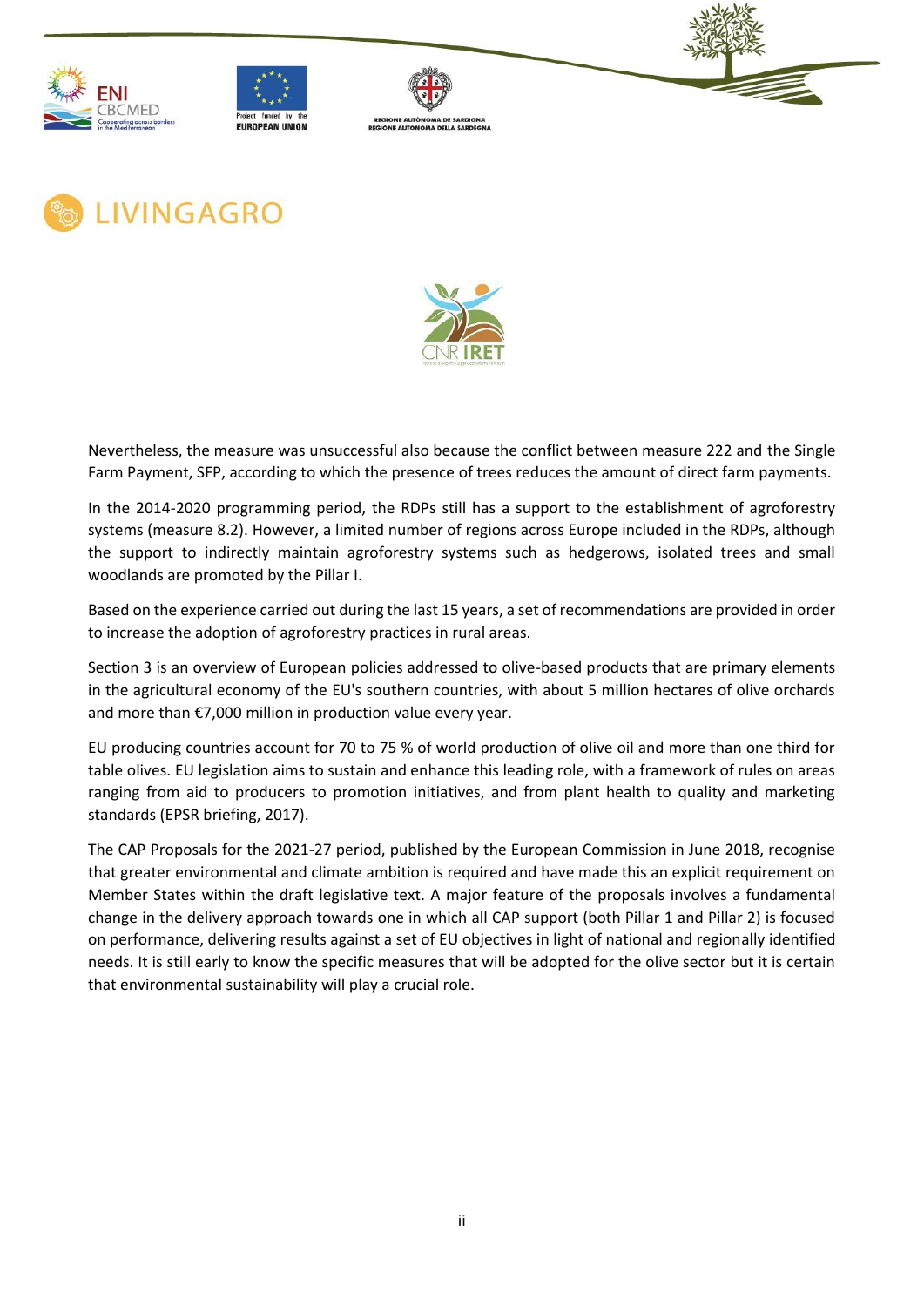











## **INDEX**

| $\mathbf{1}$ |     | CHARACTERISING AGROFORESTRY IN A POLICY CONTEXT                | 1                |
|--------------|-----|----------------------------------------------------------------|------------------|
|              | 1.1 | Policy definition of agroforestry                              | $\mathbf{1}$     |
|              | 1.2 | Agroforestry practices                                         | $\mathbf{1}$     |
|              | 1.3 | Extent of agroforestry in Europe                               | $\overline{2}$   |
| 2.           |     | AGROFORESTRY IN THE COMMON AGRICULTURAL POLICY (CAP) FRAMEWORK | $\boldsymbol{4}$ |
|              | 2.1 | CAP 2007-2013: Pillar I                                        | 4                |
|              | 2.2 | CAP 2007-2013: Pillar II                                       | 5                |
|              | 2.3 | CAP 2014-2020: Pillar I                                        | 11               |
|              | 2.4 | CAP 2014-2020: Pillar II                                       | 11               |
|              | 2.5 | Recommendation CAP post 2020.                                  | 13               |
| 3.           |     | THE EU POLICY FRAMEWORK FOR OLIVE SECTOR                       | 14               |
|              | 3.1 | The olive sector in Europe                                     | 14               |
|              | 3.2 | EU action plan for the olive oil sector                        | 16               |
|              | 3.3 | Single Common Market Organisation                              | 17               |
|              | 3.4 | Direct payments - voluntary coupled support                    | 18               |
|              | 3.5 | Rural development measures                                     | 18               |
|              | 3.6 | Promotion of EU farm products                                  | 19               |
|              | 3.7 | Disease control in olive tree                                  | 19               |
|              | 3.8 | Challenges and prospects                                       | 20               |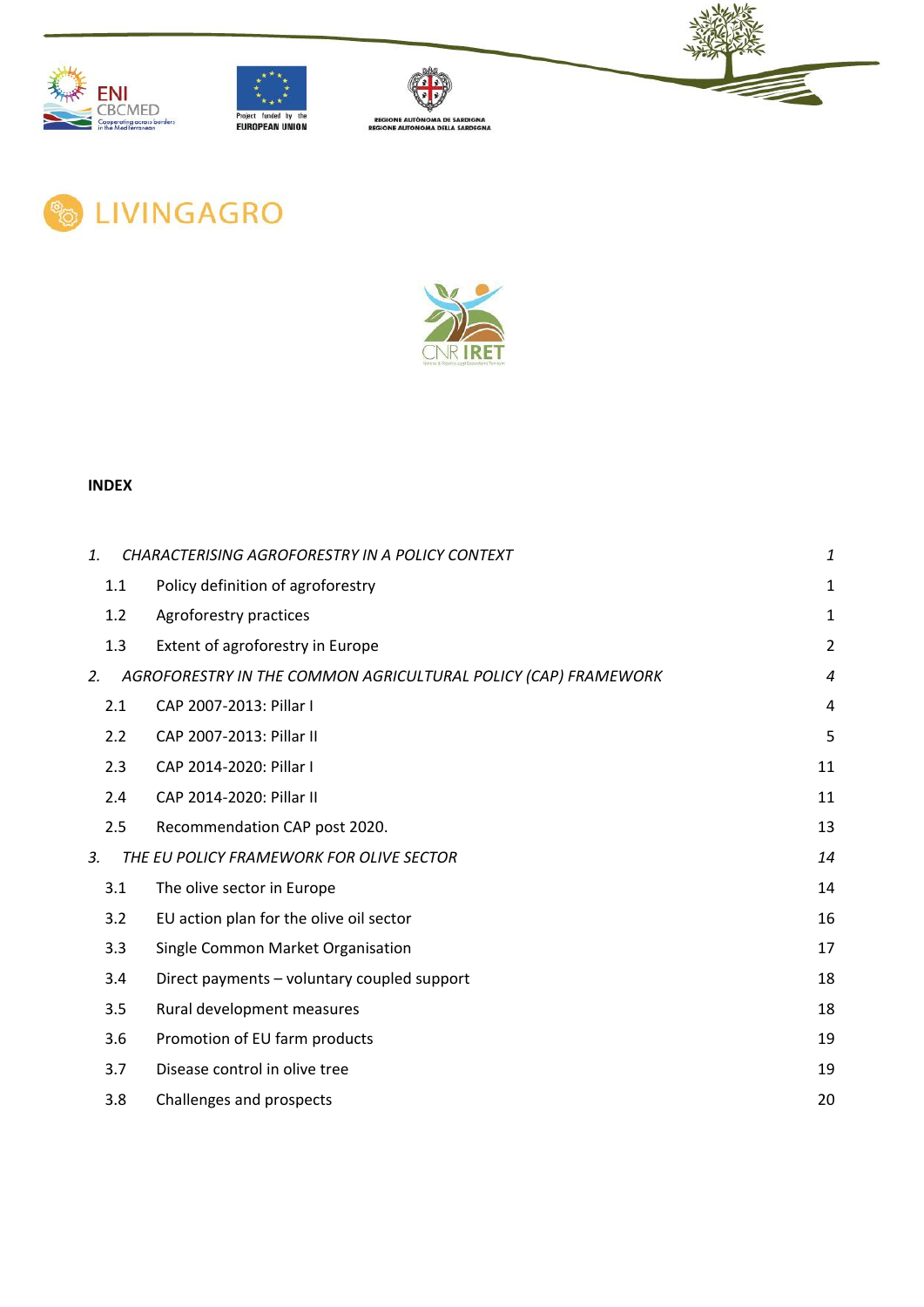











| 3.9 | Economic prospects and innovation       |    |
|-----|-----------------------------------------|----|
|     | 3.10 Opportunities in the CAP post 2020 | 22 |
|     | 4. REFERENCES                           |    |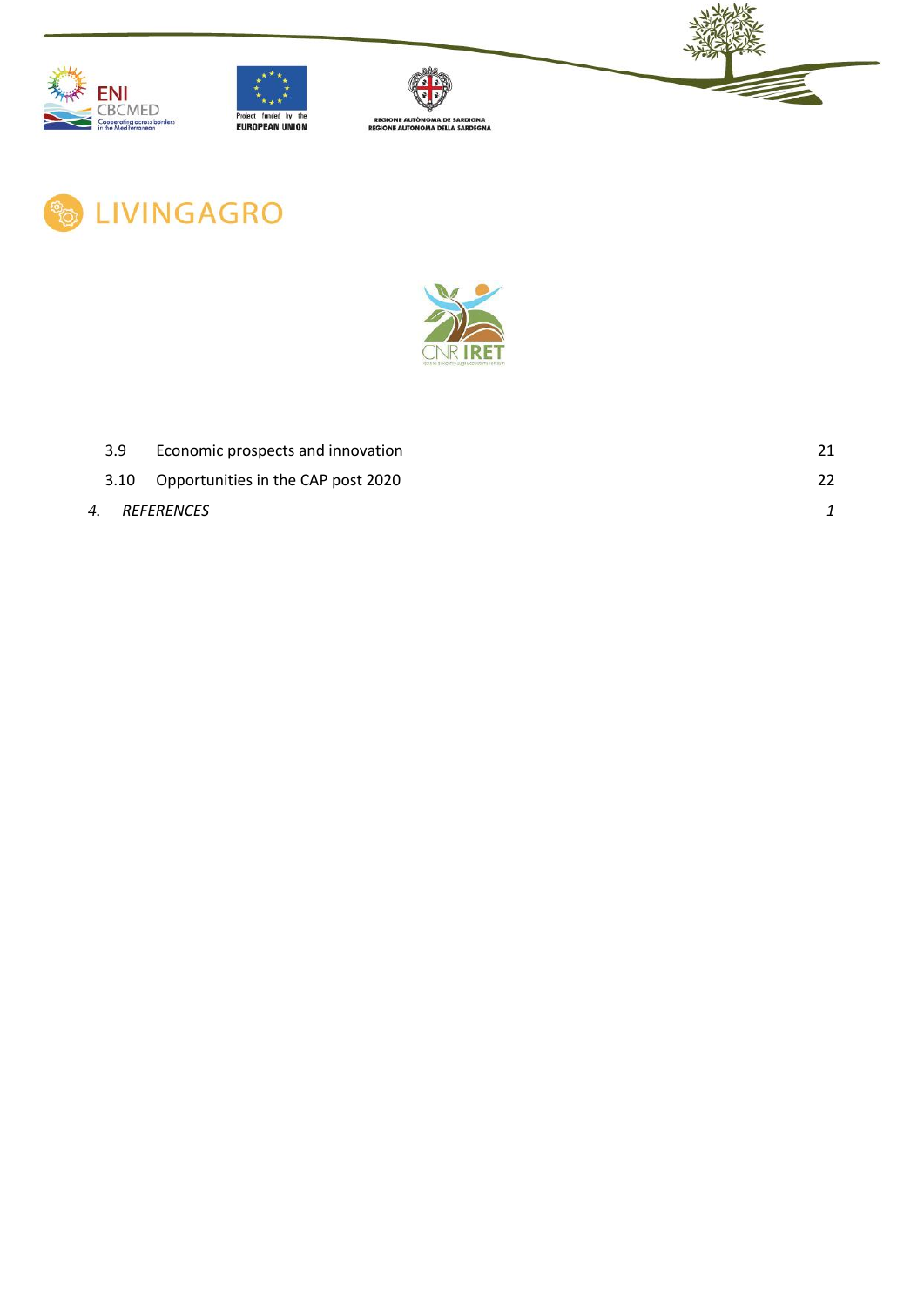











## <span id="page-5-0"></span>1. CHARACTERISING AGROFORESTRY IN A POLICY CONTEXT

## 1.1 Policy definition of agroforestry

<span id="page-5-1"></span>Agroforestry is recognized as "the practice of deliberately integrating woody vegetation (trees or shrubs) with crop and/or animal systems to benefit from the resulting ecological and economic interactions" (Nair 1993). This definition is also adopted by the European Agroforestry Federation (EURAF) according to which agroforestry is "the integration of woody vegetation, crops and/or livestock in the same area of land. Woody vegetation can be inside parcels or on the boundaries (hedges)".

Within the European Union (EU), Article 23 of Regulation 1305/2013 defined agroforestry systems as "land use systems in which trees are grown in combination with agriculture on the same land." This definition is just focused on trees, rather "trees and shrubs" and it suggests that agroforestry may be limited to arable lands.

Moreover, this definition differs from the most common definitions across the world (i.e. World Agroforestry Centre, FAO, Association For Temperate Agroforestry, etc.) that take into consideration that shrubs, because of their woody perennial nature, can provide many of the same productive, environmental or social benefits of trees.

## 1.2 Agroforestry practices

<span id="page-5-2"></span>The most common agroforestry practices can be classified as follow (Mosquera-Losada et al. 2009):

- silvopasture: combining woody with forage and animal production. It comprises forest or woodland grazing and pastoral land with hedgerows, isolated/scattered trees or trees in lines or belts;
- homegardens or kitchen gardens: combining trees/shrubs with vegetable production in peri-urban and urban areas, also known as part of "trees outside the forest";
- riparian buffer strips: strips of perennial vegetation (trees/shrubs) natural or planted between croplands/pastures and water sources such as streams, lakes, wetlands, and ponds to protect water quality. They can be recognized as silvoarable or silvopasture but are signified by its role in preserving water streams;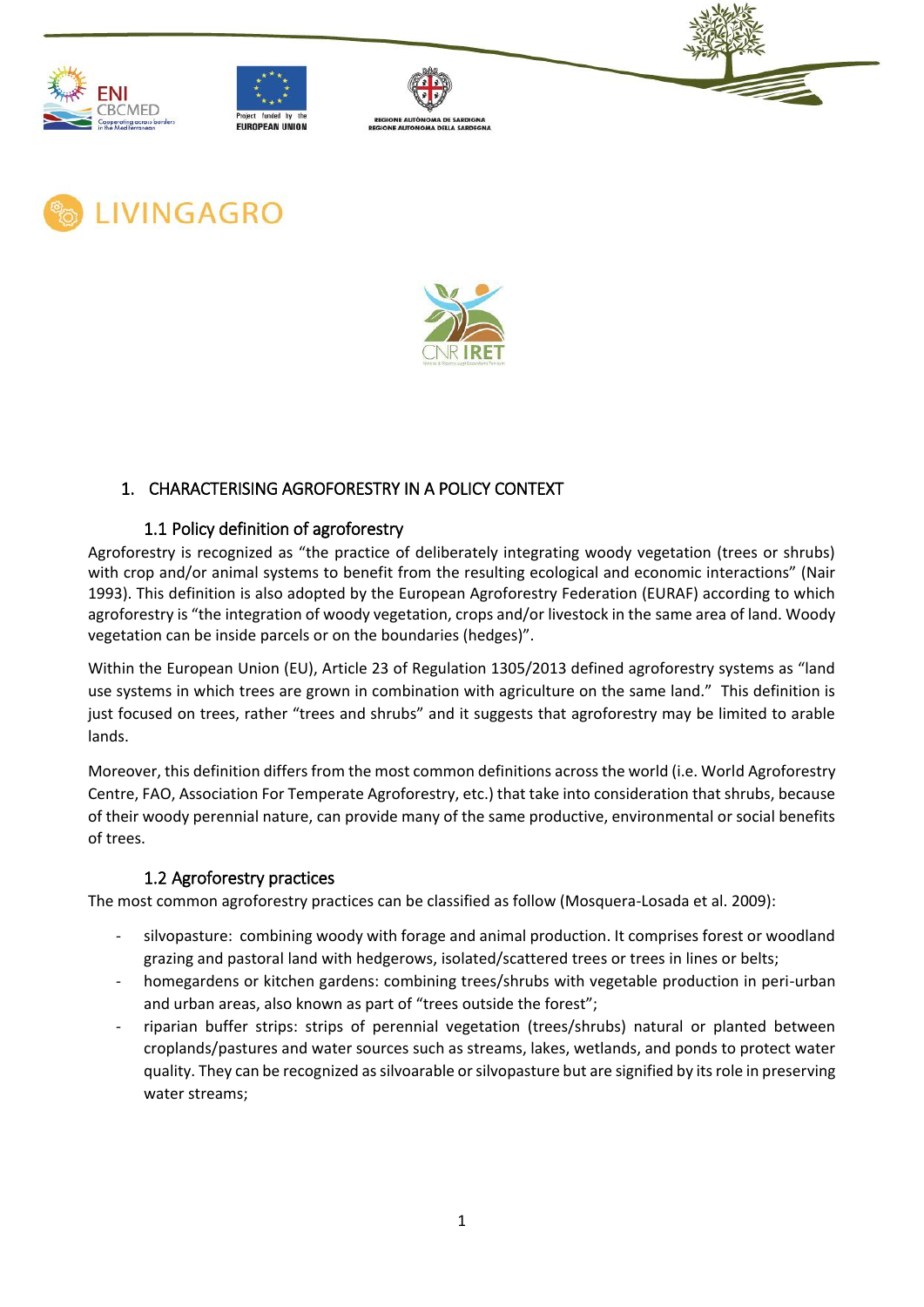











- silvoarable: widely spaced woody vegetation intercropped with annual or perennial crops. Also known as alley cropping. Trees/shrubs can be distributed following an alley cropping, isolated/scattered trees, hedges and line belts design;
- forest farming: forested areas used for harvesting of natural standing speciality crops for medicinal, ornamental or culinary uses.

# 1.3 Extent of agroforestry in Europe

<span id="page-6-0"></span>Agroforestry systems can be also classified according to four main farming sectors: (i) livestock farmers, (ii) high value tree farmers, (iii) arable farmers, and (iv) existing agroforestry systems of high nature and cultural value. Such an objective-driven categorisation is useful to facilitate uptake, adoption and engagement of agroforestry by farmers (Mosquera et al, 2017).

The total area under agroforestry in the EU 27 is estimated to be about 15.4 million ha which is equivalent to about 3.6% of the territorial area or 8.8% of the utilised agricultural area (Den Herder et al., 2017). Livestock agroforestry covers about 15.1 million ha which is by far the largest area. High value tree agroforestry and arable agroforestry cover 1.1 million and 358 thousand ha respectively. A high abundance of areas under agroforestry can be found in south, central and north-east Portugal, south-west, central and parts of north Spain, south of France, Sardinia, south Italy, central and north-east Greece, south and central Bulgaria, and central Romania.

Spain (5.6 million ha), Greece (1.6 million ha), France (1.6 million ha), Italy (1.4 million ha) and Portugal (1.2 million ha) have the largest absolute extent of agroforestry. However, looking at the extent of agroforestry in relation to the Utilised Agricultural Area (UAA), countries like Cyprus (40% of UAA), Portugal (32% of UAA) and Greece (31% of UAA) have the largest percentage of agroforestry cover.

#### *High value tree agroforestry systems*.

Agroforestry systems involving high value trees (intercropped or grazed fruit, olive and nut tree area) cover about 1.1 million hectares corresponding only to about 0.2% of the territorial area in the EU. The largest extent of agroforestry with high value trees can be found in Spain (261 thousand ha) followed by Italy (202 thousand ha) and Portugal (154 thousand ha). Greece also has a considerable area (137 thousand ha) under agroforestry with high value trees. The largest extent of intercropped high value trees is found in Italy (90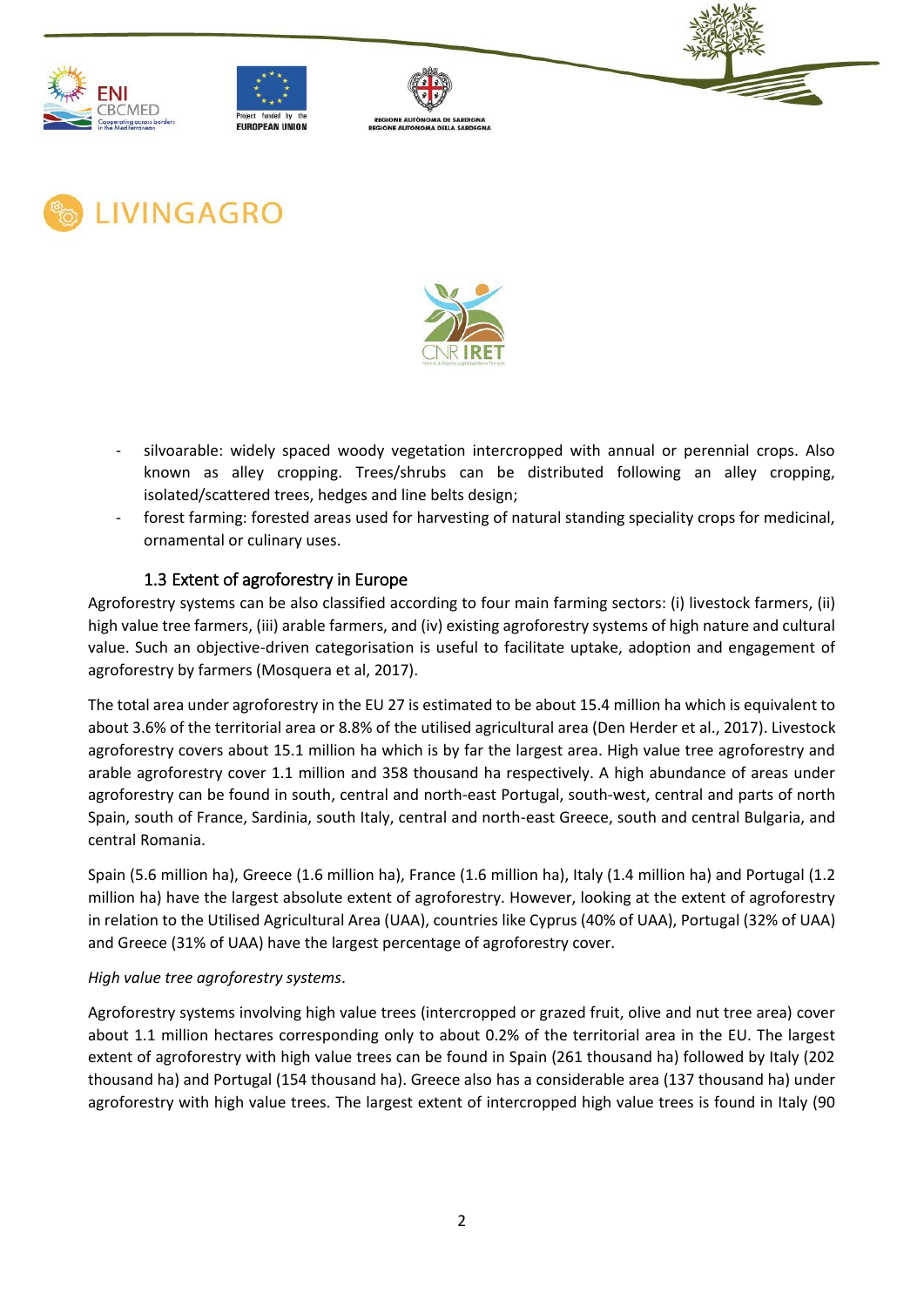











thousand ha) followed by Spain (52 thousand ha) and Portugal (36 thousand ha). The largest extent of grazed high value tree practices is found in Spain (217 thousand ha), Greece (123 thousand ha), Portugal (123 thousand ha) and Italy (116 thousand ha).

#### *Arable agroforestry systems.*

Silvoarable agroforestry (agroforestry areas under permanent crops such as fruit, nut and olive trees, woodlands and shrublands with sparse trees) covers about 358 thousand hectares corresponding only to about 0.1% of the territorial area in the EU. The largest extent of silvoarable agroforestry can be found in Spain (117 thousand ha) followed by Italy (106 thousand ha). The largest extent of arable agroforestry with permanent crops (planted fruit, nut and olive trees) is found in Italy (90 thousand ha) followed by Spain (52 thousand ha) and Portugal (36 thousand ha). The largest extent of arable agroforestry in woodlands is found in Spain (65 thousand ha) and Portugal (40 thousand ha). These mainly oak-dominated woodlands often combine silvopastoral and silvoarable practices and are called *dehesas* and *montados*. Cereal cultivation is the most common arable agroforestry practise in these oak woodlands. Italy also had a considerable area (16 thousand ha) under arable agroforestry. There were almost no arable agroforestry systems linked with shrublands (tree height < 5 m) with sparse trees.

#### *Livestock agroforestry systems*

Agroforestry systems with livestock (agroforestry areas under permanent crops, woodlands, shrubland and grassland) cover about 15.1 million hectares in Europe corresponding to about 3.5% of the territorial area in the EU. The largest extent of livestock agroforestry systems can be found in the Mediterranean countries like Spain (5.5 million ha), Greece (1.6 million ha), France (1.6 million ha), Italy (1.3 million ha) and Portugal (1.1 million ha). The largest extent of livestock systems associated with permanent crops is found in Spain (217 thousand ha), Greece (123 thousand ha) and Portugal (122 thousand ha). The largest areas of livestock systems on woodland are found in Spain (3.5 million ha), Portugal (799 thousand ha), Greece (656 thousand ha), France (648 thousand ha) and Italy (622 thousand ha). The largest extent of livestock agroforestry on shrublands with sparse tree cover is found in Spain (589 thousand ha) and Greece (534 thousand ha). The largest extent of livestock agroforestry on grassland with sparse tree cover is found in Spain (1.2 million ha), France (749 thousand ha) and Romania (670 thousand ha).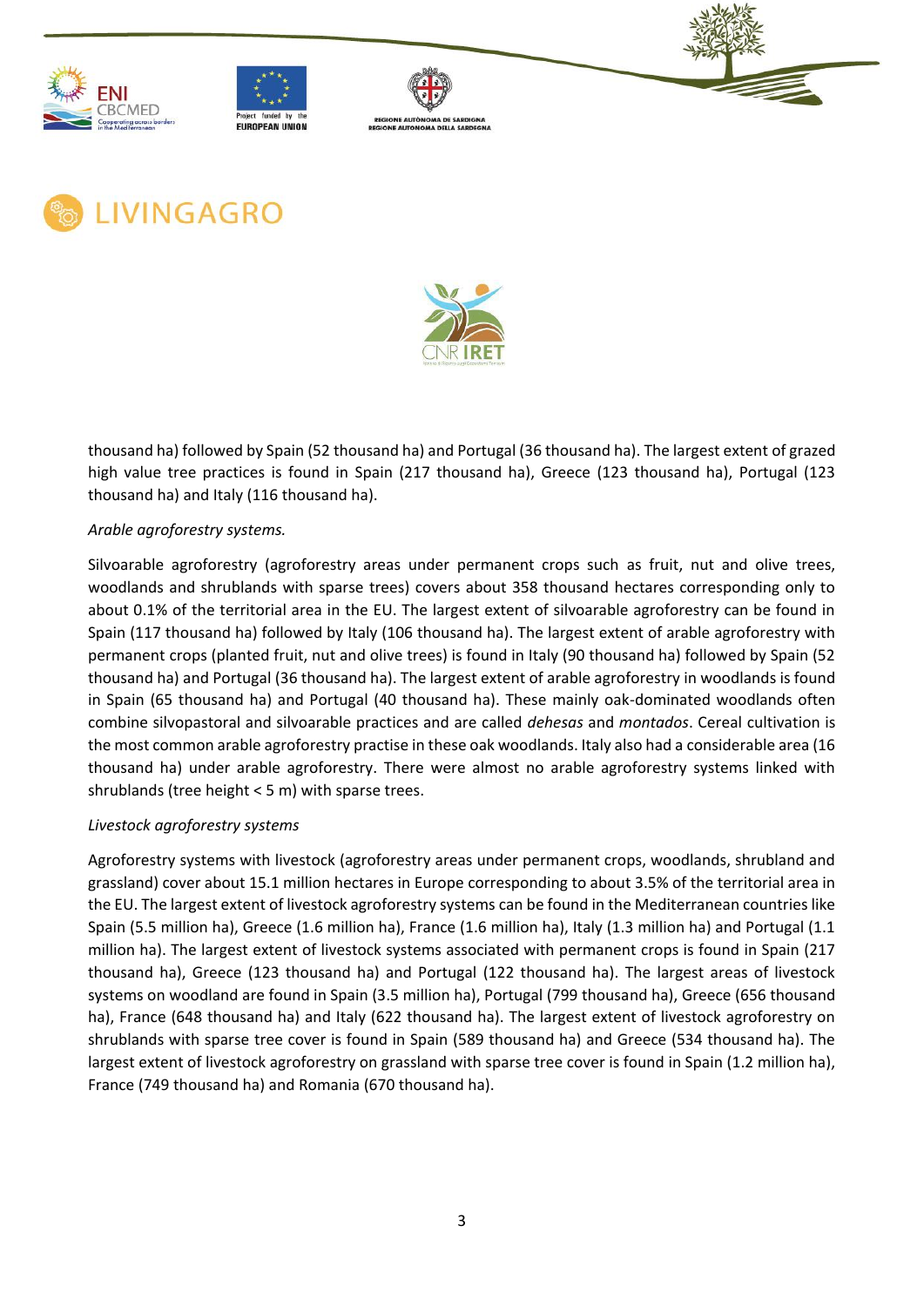











Other agroforestry systems, such as hedgerows and isolated trees, cover about 1.78 and 300 thousand hectares, respectively. Even if these systems interest a limited portion of territorial areas (0.42% and 0.02%, respectively), their conservation and management should be encouraged because of their values in terms of landscape improvement, biodiversity conservation and hydrogeological stability (Eichhorn et al., 2006).

There is a global and European recognition of the role that agroforestry can play to provide products but also to deliver highly important ecosystem services. Global policies related to agroforestry are considered the FAO Guidelines for Sustainable Agriculture and Rural Development, the Orlando and Lugo declarations, and the Global Research Alliance, and the Millennium Development Goals.

Agroforestry systems can be linked to most relevant international declarations and agreements aimed to preserve biodiversity, contrast climate change, improve rural livelihood, landscape protection, etc. (Santiago-Freijanes et al., 2018).

However, there is a lack of knowledge transfer and adequate policies that promote agroforestry at field level, which could be approached by involving stakeholders in the policy development (Burgess et al, 2017).

# <span id="page-8-1"></span><span id="page-8-0"></span>2. AGROFORESTRY IN THE COMMON AGRICULTURAL POLICY (CAP) FRAMEWORK

## 2.1 CAP 2007-2013: Pillar I

The 2003 reform of the CAP introduced a new system of direct support to farmers, known as the Single Payment Scheme (SPS). An objective of the 2003 CAP reform was "the farmers should produce what markets demand". Payments linked to the area of specific crops or per head of livestock were generally transformed into a single payment.

In the CAP (2007-2013), each country had to identify its own Good Agricultural and Environmental Conditions (GAEC). Some standards were compulsory and some were voluntary. The conditions cover compulsory and voluntary measures to minimise soil erosion (e.g. minimum coverage, minimal management reflecting the specific local conditions, and terraces), maintain soil organic content (e.g. crop rotation, stubble management), maintain soil structure and to ensure minimum levels of maintenance on agricultural land (e.g. minimum livestock density, permanent pasture protection, maintenance of landscape characteristics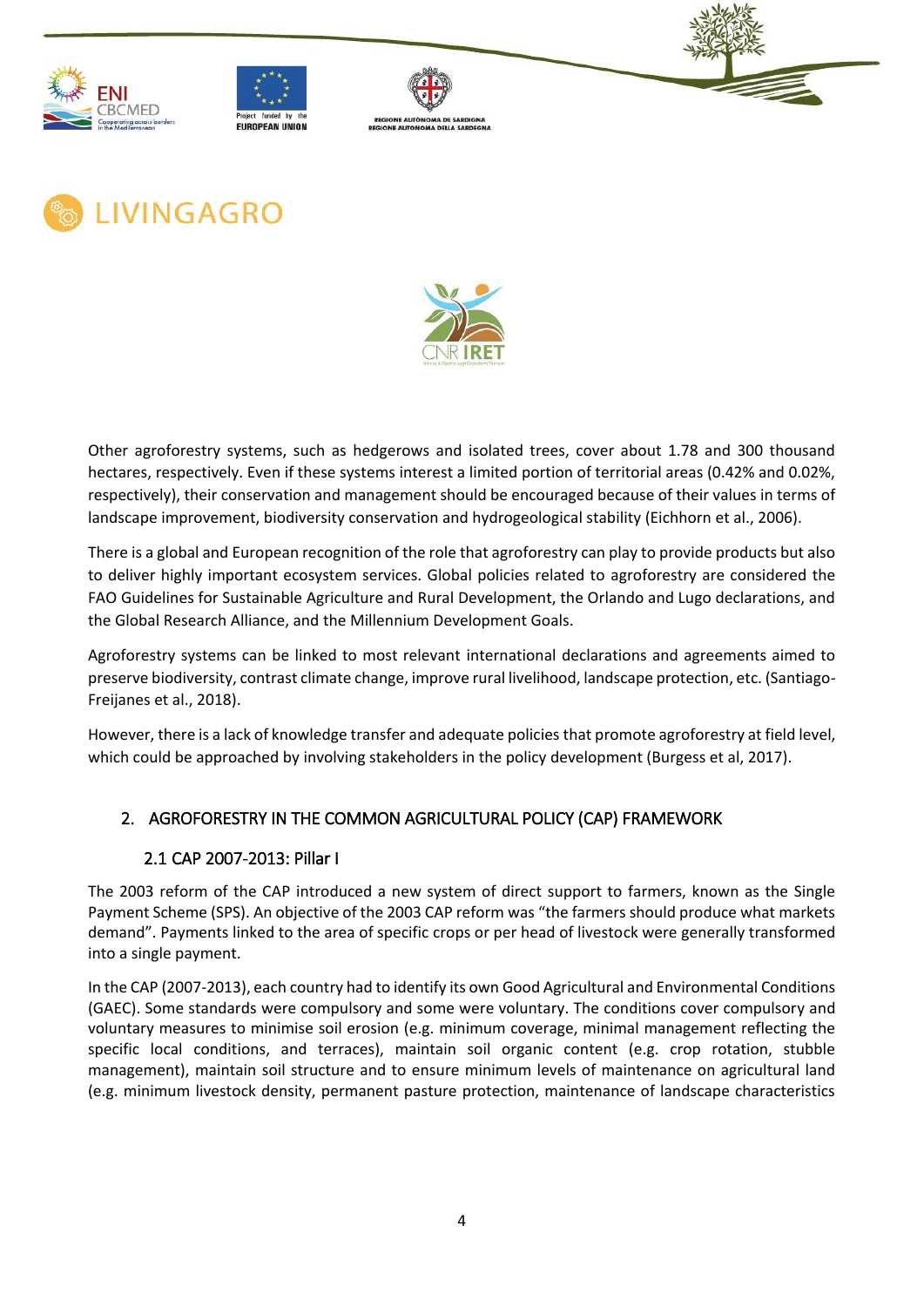











such as hedges and trees in line, in groups, isolated, field margins, and preventing unwanted shrub encroachment on agricultural land).

The presence of woody vegetation is known to help to minimize soil erosion, maintain and even steadily increase the amount of soil organic matter content, improve soil structure and maintain the minimum agricultural land (by grazing for example). However, agroforestry was rarely mentioned within the 2007-2013 CAP.

Since 2009, activities related to maintenance of landscape characteristics have been compulsory, with specific mentions in Austria, Cyprus, the Czech Republic, Finland, Germany, Hungary, Ireland, Italy, Luxembourg, Malta, Slovakia, Portugal, Slovenia and Spain. Most of these practices are in line with the use of agroforestry, as it is a demonstrated way to enhance flora and fauna biodiversity, increase resource use efficiency (therefore preventing from nutrient leaching), reduce erosion, increase soil organic matter and reduce encroachment.

## 2.2 CAP 2007-2013: Pillar II

<span id="page-9-0"></span>The European Common Agricultural Policy (CAP) recognised that agroforestry systems should be encouraged because of their "high ecological and social value". For this reason, in the 2007-13 Rural Development Plans (RDPs) a dedicated financial support has been foreseen for the establishment of agroforestry systems on arable land through the introduction of a specific measure (Measure 222).

#### *Measure description*

The fiche of the measure 222 for the period 2007-13 defines agroforestry systems as land use systems in which trees are grown in combination with agriculture in the same land. According to the fiche, the basic principle of agroforestry practices is the combination between extensive agriculture and forestry systems, aimed at the production of high-quality wood and other forest products. The intercropping between wheat and walnut is reported as an example of a system that could be supported. The measure is addressed to farmers establishing for the first time an agroforestry system on agricultural land. The measure should contribute to the maintenance of high nature value farmland and forestry, the reversal of biodiversity decline, the improvement of water quality and the contribution to combating climate change. The impact of the measure should be assessed through the number of beneficiaries and the number of hectares under new agroforestry systems.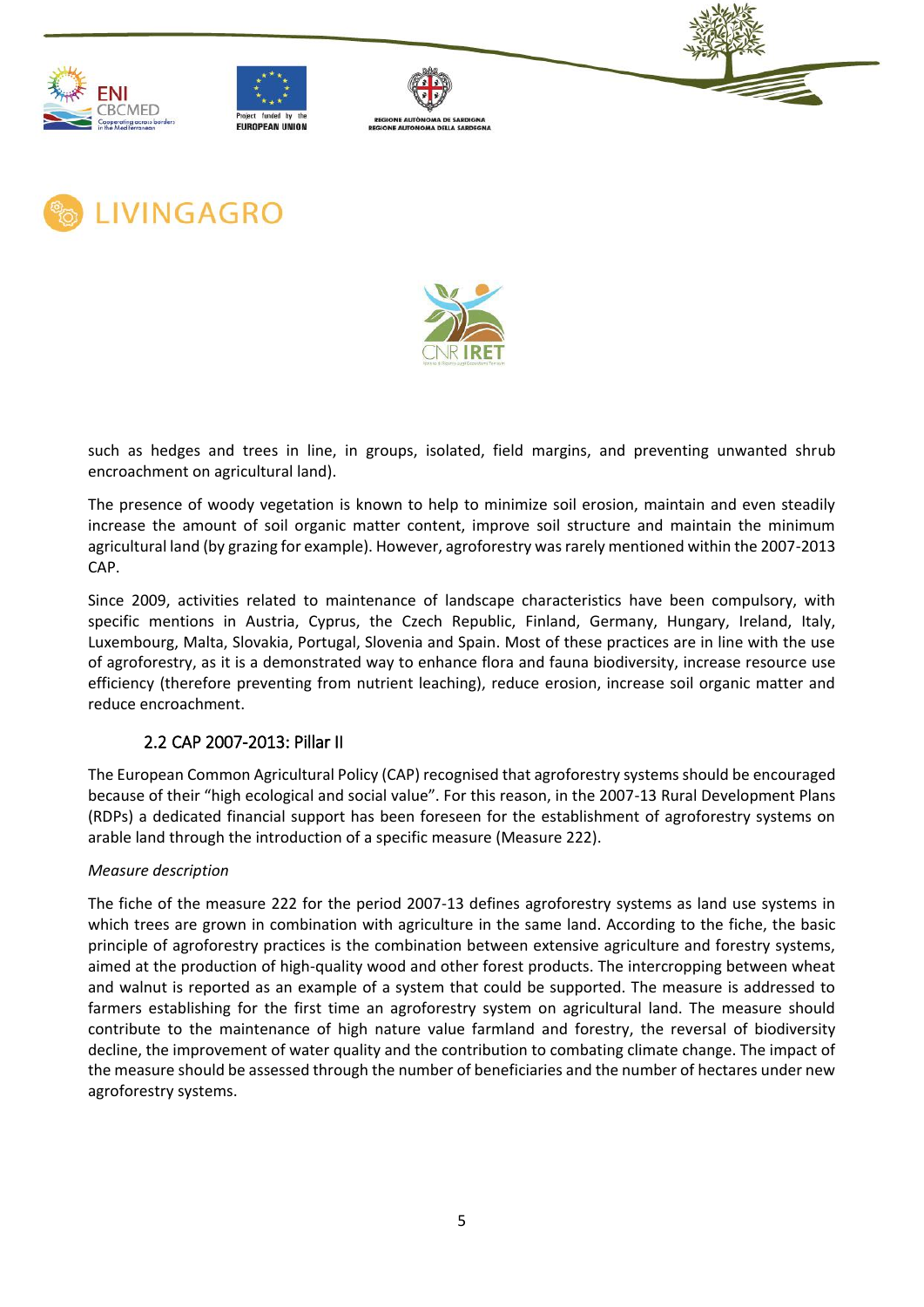











The measure provides a grant to cover up to 80% of the establishment costs, without any additional contribution to cover the maintenance costs. This is in divergence with other forestry measures, such as the first afforestation of agricultural land (measure 221), according to which farmers may also receive support to cover the maintenance cost up to 5 years.

According to the measure, a limited range of agroforestry systems can be supported under the current RDP programme (i.e. silvoarable systems such as the combination between walnut and wheat). Silvopastoral systems, the intercropping between fruit trees and arable crops, linear systems bordering the fields, for example, cannot be supported under the current grant scheme. Furthermore, the fiche explicitly mentions that agroforestry systems can be established in "extensive" agriculture. But the border between extensive and intensive is not clearly defined.

Moreover, the application of the measure 222 appears in contrast with the Single Farm Payment (SFP). According to the Reg. 1782/2003 criteria, the SFP is reduced if a linear system is more than 2 m wide. In case of scattered trees, the criteria are the following: i) tree density lower than 50 trees/ha: no SFP reduction is applied; ii) tree density between 50 and 100 trees/ha: the NAA is reduced by 100  $m^2$  per ha; iii) tree density higher than 100 trees/ha: NAA is reduced by 5 or 10  $\text{m}^2$  per tree according to its dimension.

*Implementation state of measure 222 and comparison with other forestry measures*

The most relevant "forestry measures" of the Rural Development Programme are contained in the Axis 2. These measures aim at addressing the economic, social and environmental dimensions of forestry and are aimed at promoting sustainable forest management and the multifunctional role of forests (European Commission, 2009). At EU 27 level, during the current programme, a total amount of about 7.5 billion of Euro have been allocated to the forestry measures (table 1), of which almost 4 billion have been spent to implement the measures (an average implementation rate of 52.4%). Among the forestry measures, almost 90% of the total resources have been allocated to the measures 221, 226 and 227. Only about 15 million (0.2% of the total) have been allocated to the measure 222.

In terms of realised expenditures, the measures 221 and 226 effectively invested more than half of the available resources. On the contrary, only 3.4% of the resources allocated has been invested to implement the measure 222 (Pisanelli et al., 2014).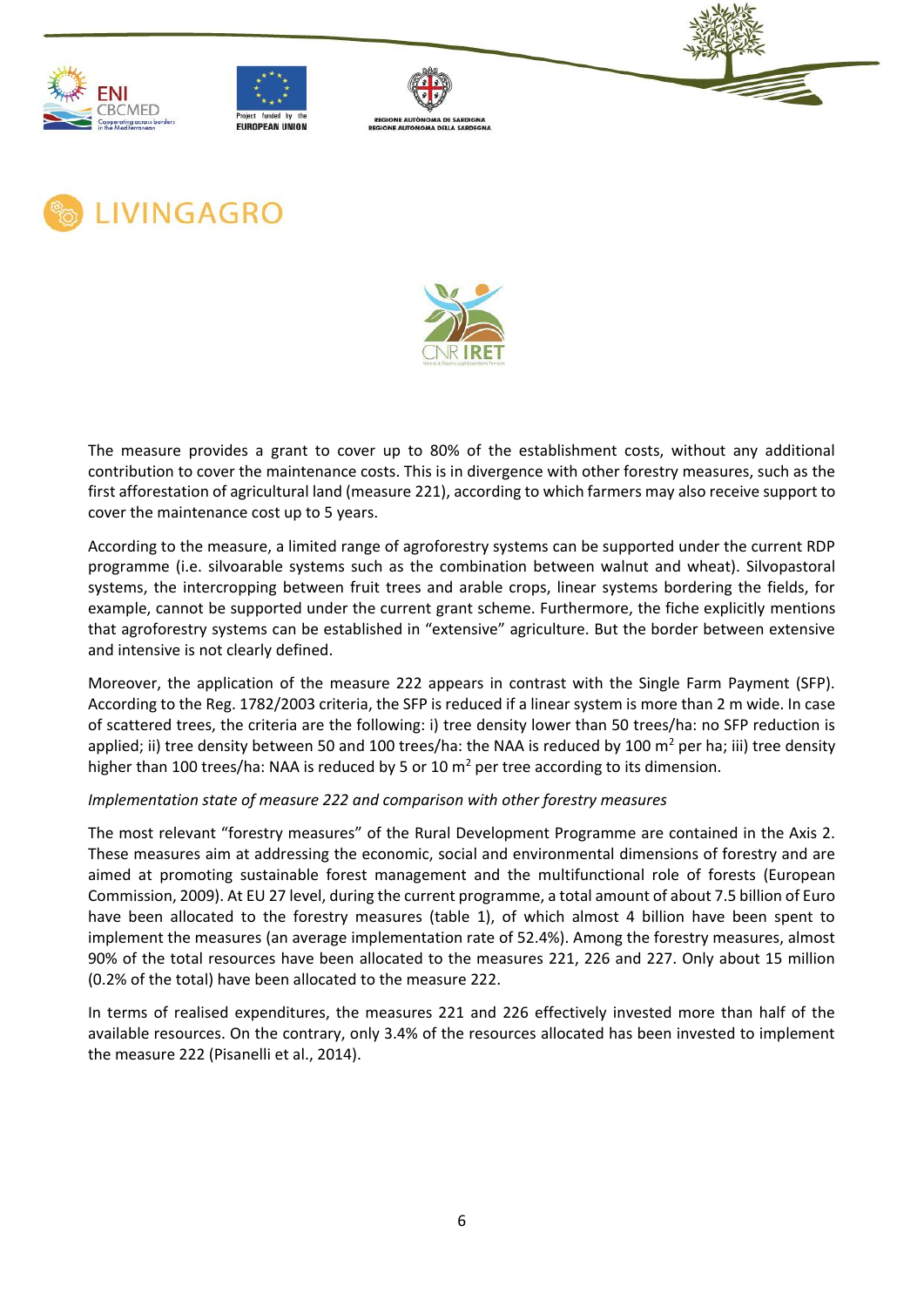







**LIVINGAGRO** 



| <b>Measure</b> | <b>Allocated resources</b> |            | <b>Invested resources</b> |                     |
|----------------|----------------------------|------------|---------------------------|---------------------|
|                | 000€                       | % of total | 000€                      | % of the<br>planned |
| measure 221    | 3,017,900                  | 40.2       | 1,741,533                 | 57.7                |
| measure 222    | 15,057                     | 0.2        | 522                       | 3.4                 |
| measure 223    | 423,531                    | 5.6        | 161,993                   | 38.2                |
| measure 224    | 85,261                     | 1.1        | 24,395                    | 28.6                |
| measure 225    | 316,351                    | 4.2        | 65,440                    | 20.7                |
| measure 226    | 2,425,703                  | 32.3       | 1,389,036                 | 57.3                |
| measure 227    | 1,219,510                  | 16.3       | 549,230                   | 45.0                |
| total          | 7,503,313                  | 100        | 3,932,139                 | 52.4                |

Table 1: resources allocated and invested in the forestry measures of the RDPs 2007-2013 at EU27 level.

Among the EU27 countries, only 6 of them (Belgium, France, Hungary, Italy, Portugal and Spain) have destined resources to implement the measure 222 (table 2). Nevertheless, the implementation rate is very low (average 3.4% of the available resources, the lowest rate in comparison to other forestry measures). Among those countries, Hungary appears to be the most virtuous in terms of implementation rate of the available resources. In Belgium and Spain, although the availability of resources, none fund has been effectively invested in establishing agroforestry systems. In the other countries, such as Italy, Portugal and France, the implementation rate is less than 2%.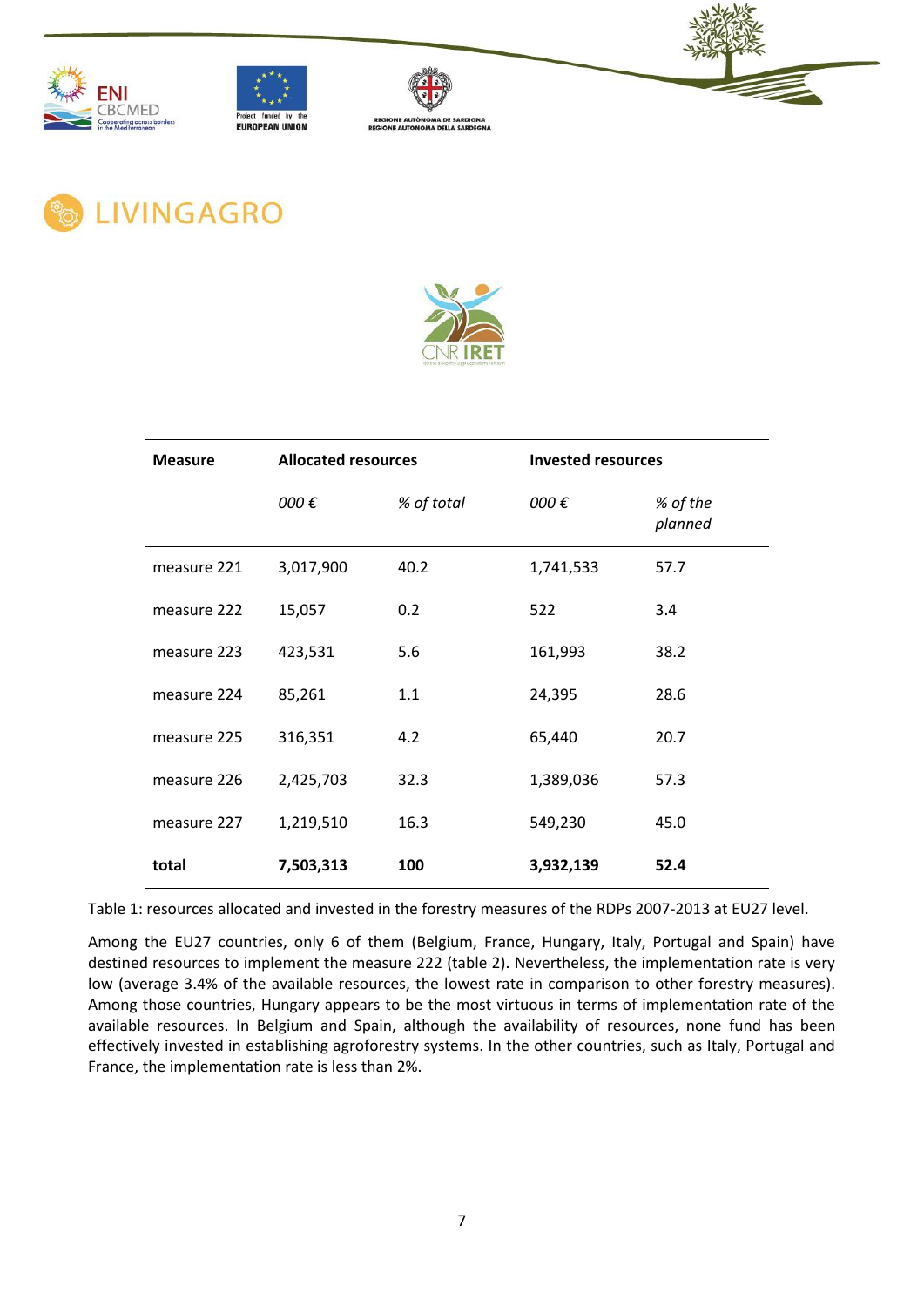











| Country            | <b>Resources allocated</b> | <b>Financial execution</b> | <b>Implementation rate</b> |
|--------------------|----------------------------|----------------------------|----------------------------|
|                    | $\epsilon$                 | $\epsilon$                 | $\%$                       |
| Belgium            | 500                        | $\mathbf 0$                | 0.0                        |
| France             | 3,228                      | 39                         | 1.2                        |
| Hungary            | 2,813                      | 380                        | 13.5                       |
| Italy              | 1,300                      | 10                         | 0.8                        |
| Portugal           | 6,804                      | 93                         | 1.4                        |
| Spain              | 411                        | 0                          | 0.0                        |
| <b>Total EU 27</b> | 15,056                     | 522                        | 3.4                        |

Table 2: resources allocated to the measure 222 and realized expenditures at country level (EU27)

The limited investment of economic resources in establishing agroforestry systems determined a weak % on target, in terms both of beneficiaries and area under new agroforestry systems (outputs indicators). In the six countries, 3.2% and 5.5% of expected beneficiaries and invested area have been targeted, respectively (tables 3 and 4).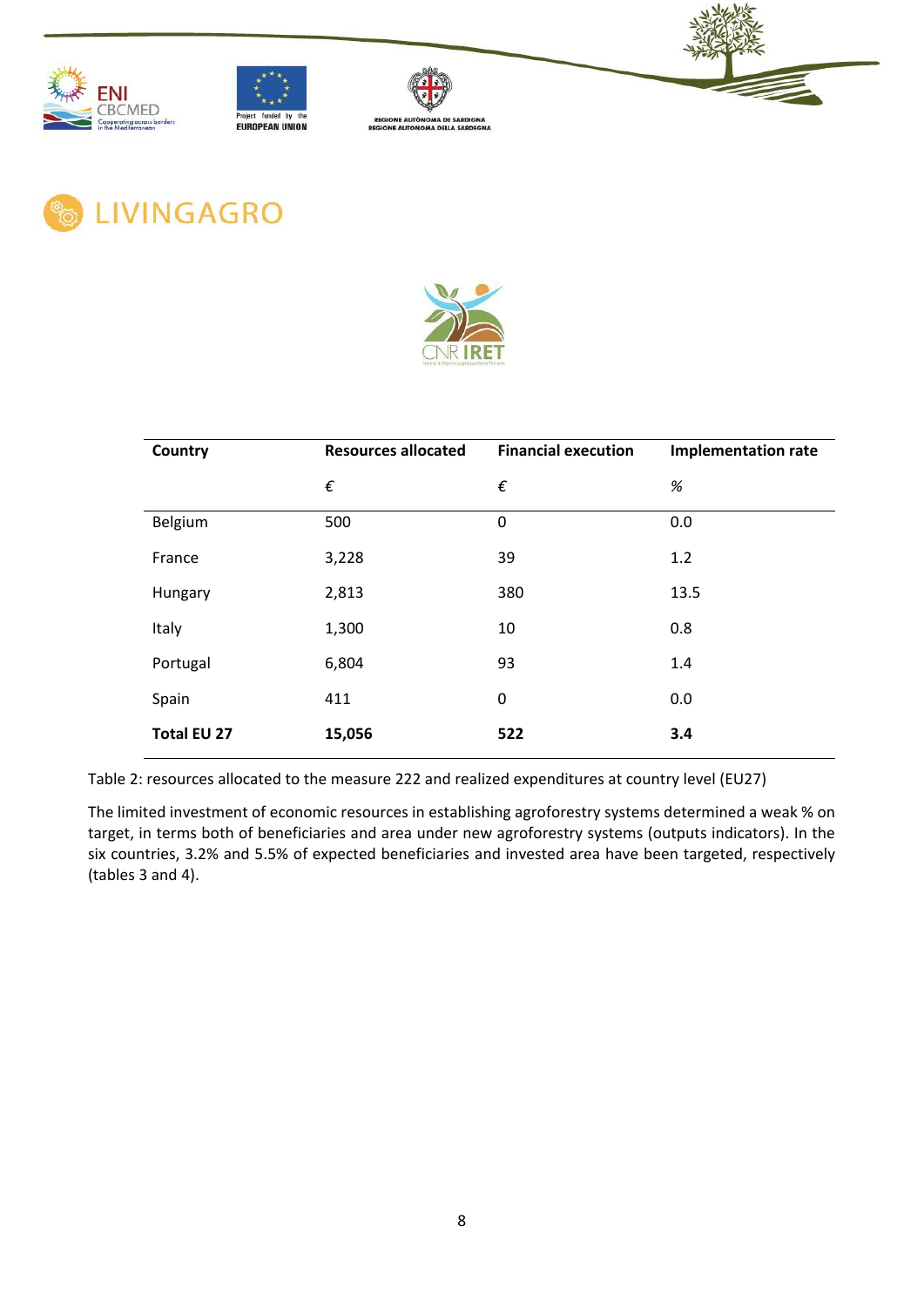







**& LIVINGAGRO** 



| Country            | <b>Target</b> | <b>Realised</b> | % of the target |
|--------------------|---------------|-----------------|-----------------|
|                    |               |                 |                 |
| Belgium            | 75            | 0               | 0               |
| France             | 610           | 4               | 0.7             |
| Hungary            | 300           | 59              | 19.7            |
| Italy              | 1032          | $\overline{2}$  | 0.2             |
| Portugal           | 575           | 0               | $\mathbf 0$     |
| Spain              | 205           | 0               | 0               |
| <b>Total EU 27</b> | 2797          | 64              | 2.3             |

Table 3: number of beneficiaries responding to the measure 222 during the period 2007-13

| Country | <b>Target</b> | <b>Realised</b> | % of the target |
|---------|---------------|-----------------|-----------------|
| Belgium | 250           | 0               | 0               |
| France  | 3.032         | 34              | 1.1             |
| Hungary | 3.000         | 594             | 19.8            |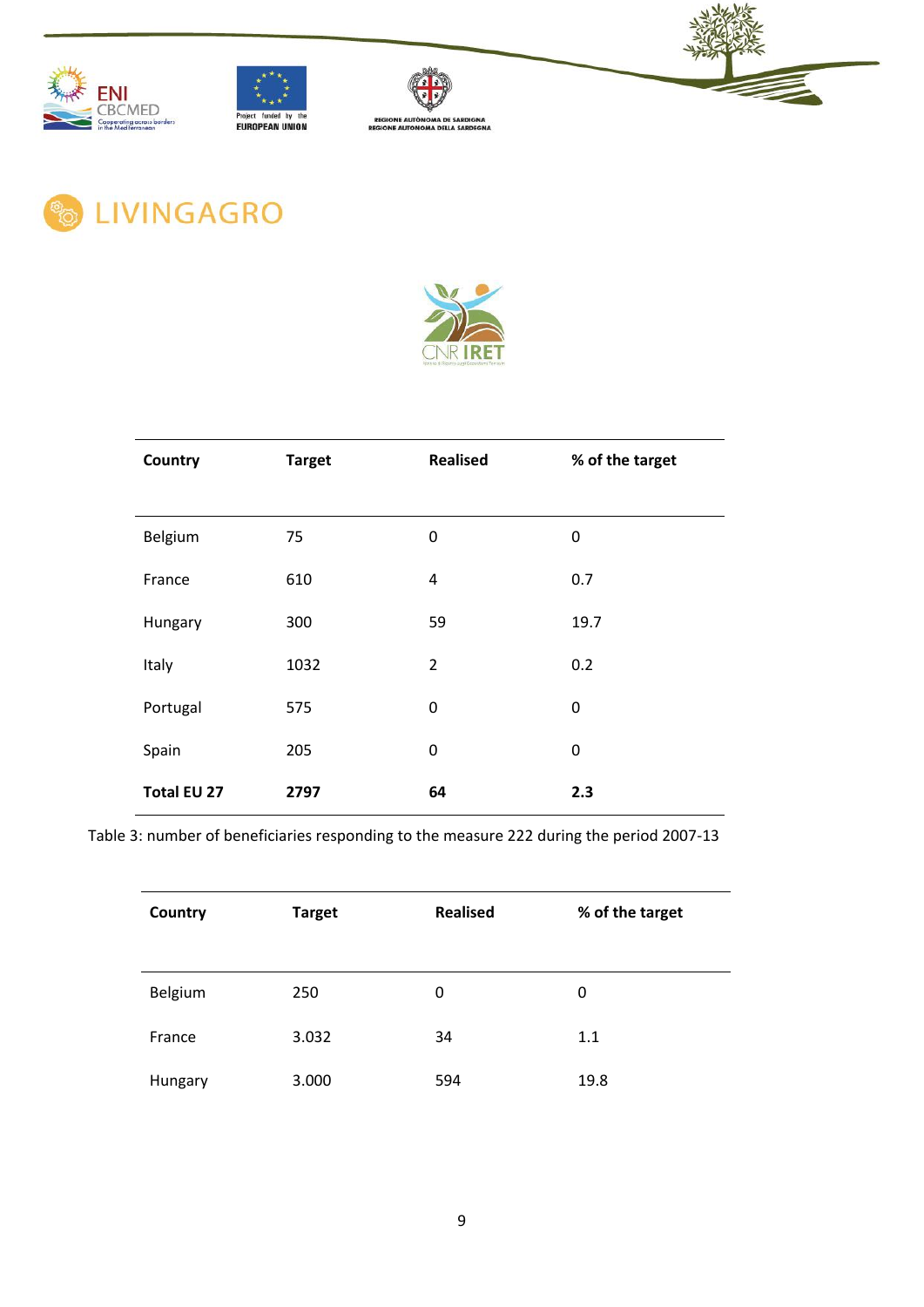











| Italy              | 6.729  | 9   | 0.1 |
|--------------------|--------|-----|-----|
| Portugal           | 15.025 | 0   | 0   |
| Spain              | 1.600  | 0   | 0   |
| <b>Total EU 27</b> | 29.636 | 637 | 2.1 |

Table 4: hectares of new agroforestry systems established during the period 2007-13.

The measure 222 reveals an extremely weak implementation at EU 27 level under the rural development programme, 2007-2013. A limited amount of economic resources has been allocated to the measure 222 in comparison to other forestry measures. Moreover, those resources have been underutilised determining a low implementing rate of the measure 222.

Several reasons concurred to this un-success. i) the lack of knowledge and awareness of farmers, consultants and managing authorities concerning agroforestry; ii) the limited range of agroforestry systems that could be supported (only trees for timber or biomass, excluding, for example fruit trees, silvopastoral systems, etc.); iii) the lack of funding to cover maintenance costs of the systems; iv) the conflict between measure 222 and other CAP instruments such as the Single Farm Payment, according to which the presence of trees reduces the amount of direct farm payments.

In order to solve these constraints, the European Agroforestry Federation, EURAF [\(www.agroforestry.eu\)](http://www.agroforestry.eu/) was constituted in 2012. The EURAF position paper stressed the importance to improve the next rural development programme, for the period 2014-2020, in order to allow European farmers to have the free choice to adopt agroforestry systems. EURAF aims at promoting the use of any agroforestry systems in different environmental regions of Europe. EURAF has about 250 members from 18 different European countries and supports awareness, education, research and policy about agroforestry in Europe. One of the main actions of the federation concerns the promotion of agroforestry by any communication means, including lobbying for agroforestry-adapted policies at the European scale. The EURAF position remarks that: i) agroforestry systems are productive systems also when they are included in an Ecological Focus Area; ii) the agricultural area should include also agroforestry systems; iii) agroforestry should not influence the Single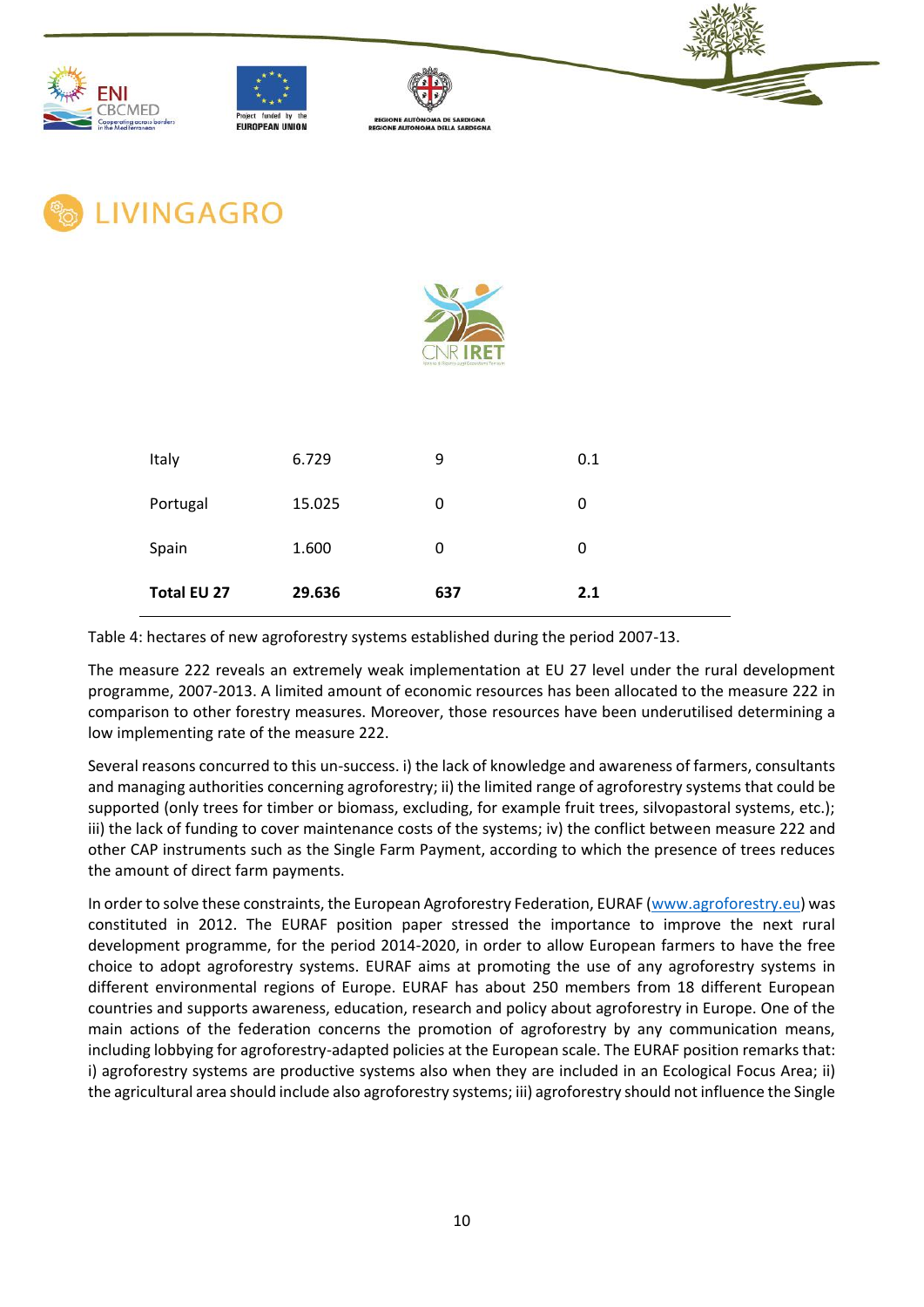











Farm Payment mechanism; iv) the support should cover the establishment costs and an annual premium to compensate the maintenance costs for a period of 5 years; v) agroforestry systems should not be limited to extensive agriculture and should include all trees species and not only forest species.

## 2.3 CAP 2014-2020: Pillar I

<span id="page-15-0"></span>Direct payments (Pillar I) are calculated according to cultivated area (ha) and three land use practices:

- Arable lands: eligible silvoarable practice if tree density is < 100 trees/ha, tree cover is < 10%, hedgerows with width < 2m;
- Permanent crops: fully eligible silvopastoral and silvoarable practices, there is no limit of tree density;
- Permanent grassland and permanent pasture: eligible silvopastoral practice if tree density is < 100 trees/ha, tree cover is < 10%, hedgerows with width < 2m.

Besides the basic payments, the other compulsory multipurpose payment established within the direct payments in the 2014-2020 period is the Payment for agricultural practices beneficial for the climate and the environment or the so called "greening". Among the three basic measures foreseen within the greening, Ecological Focus Area (EFA) can contribute to preserve agroforestry systems. In fact, the Ecological focus areas are associated to:

- Landscape features (hedgerows, isolated trees)
- **Buffer strips**
- Agroforestry areas established within Measure 222 and 8.2

## 2.4 CAP 2014-2020: Pillar II

<span id="page-15-1"></span>The lobby action conducted by EURAF at level of European Commission and Parliament produced positive effects and the new fiche of the agroforestry measure receipts the most relevant constraints that EURAF have highlighted. In the rural development programme 2014-2020, agroforestry systems are defined as the scientific community and agroforestry can contribute to target the priority 4 (Restoring, preserving and enhancing ecosystems related to agriculture and forestry) and 5 (Promoting resource efficiency and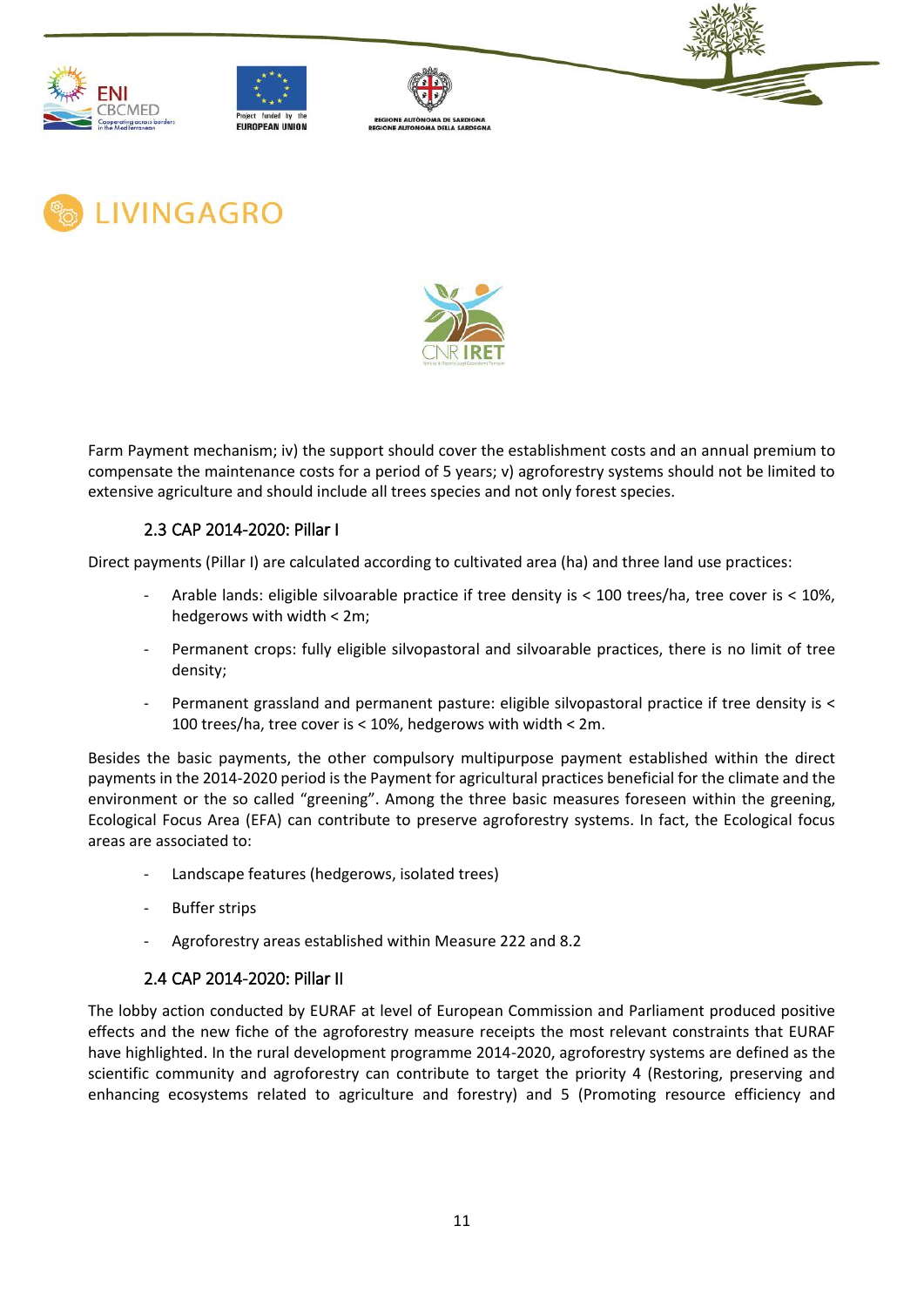











supporting the shift towards a low carbon and climate resilient economy in the agriculture and food sectors and the forestry sector).

In the CAP 2014–2020, agroforestry is promoted through Article 23 of the new Rural Development Regulation 1305/2013 linked to the sub-measure 8.2. Beneficiaries of the measure should be not limited to farmers but may include also municipalities and associations. Moreover, supporting scheme should include the cost of establishment (up to 100% of the total costs) and cost of maintenance for a period of 5 years through annual premium per hectare afforested.

The trees may be arranged as single stems, in rows or in groups, while grazing may also take place inside parcels (silvoarable agroforestry, silvopastoralism, grazed or intercropped orchards) or on the limits between parcels (hedges, tree lines) so fully considering the woody vegetation (trees and shrubs) and not only trees. Besides that change, the main difference between the RDP of both periods is that 222 is only allocated to the establishment of agroforestry practices, while sub-measure 8.2 includes maintenance for a period of 5 years of new agroforestry practices, besides the establishment.

| Country (regions)                                                          | <b>Budget allocated</b><br>to sub-measure 8.2<br>(000) |
|----------------------------------------------------------------------------|--------------------------------------------------------|
| Belgium (Flanders)                                                         | 500                                                    |
| Greece                                                                     | 21,333                                                 |
| Spain (Galicia, Asturias, Pais Vasco, Communidad<br>Valenciana, Andalucia) | 28,717                                                 |
| Hungary                                                                    | 7.272                                                  |

Through the analysis of the Rural Development Programmes, the regions of 6 European countries allocated resources to implement the sub-measure 8.2 (table 5).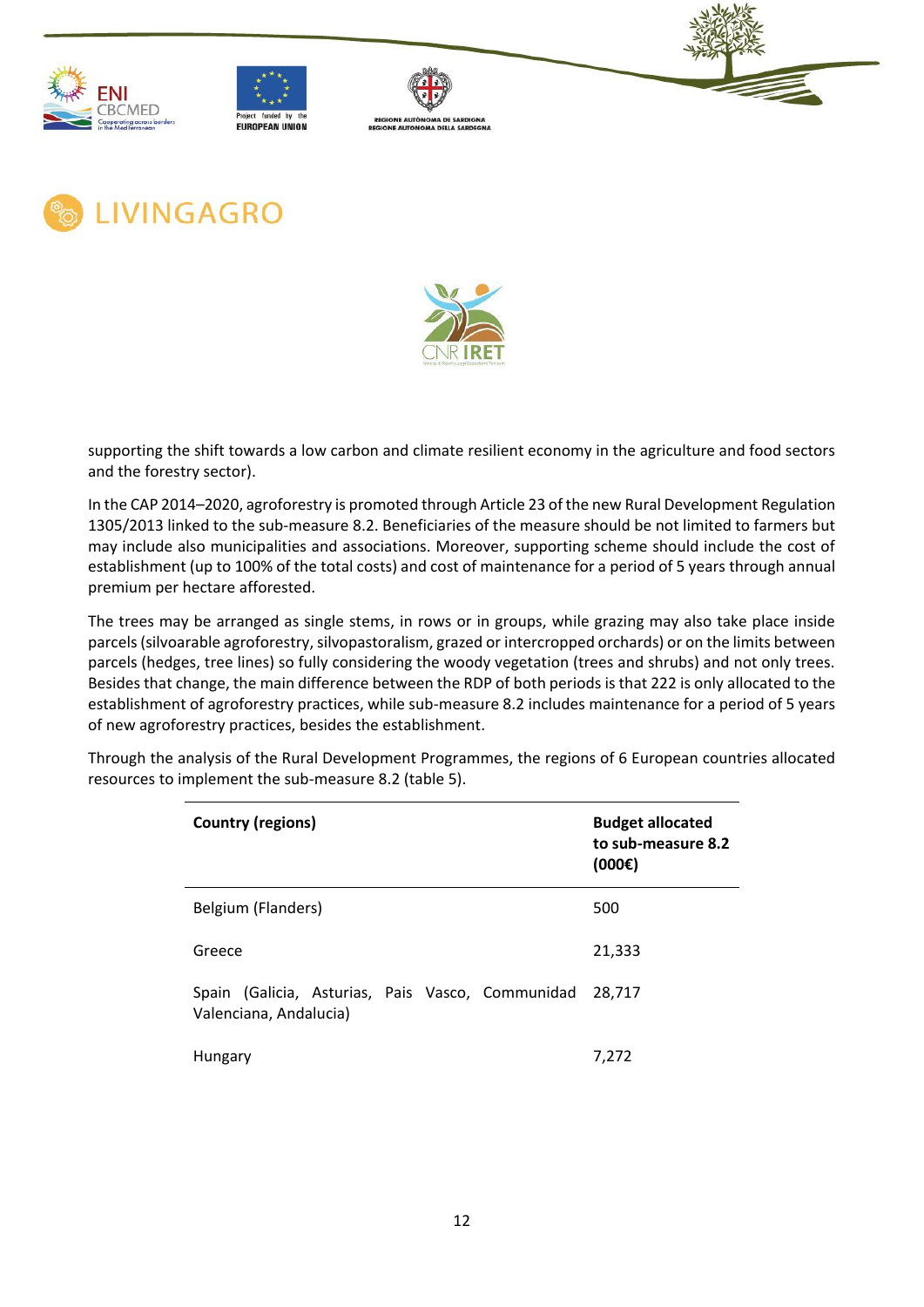











| Italy (Puglia, Basilicata, Veneto, Umbria, Marche) | 7.058  |
|----------------------------------------------------|--------|
| United Kingdom (Wales, Scotland)                   | 2.220  |
| Total                                              | 67.980 |

Table 5: resources planned to implement measure 8.2 at EU27 level

In total, about 68 million Euro should be distributed among farmers interested to adopt agroforestry practices in their farmlands. In comparison, in the former programming period (2007-2013) the total amount of resources allocated to implement the measure 222 was about 15 million Euro. Indeed, the available resources to create news agroforestry systems are higher but their effective expenditure depends on the regions interest to open the call. For example, currently in Italy only Puglia region has adopted the measure 8.2 funding about 90 farmers (1,273 ha, 2,861,000 €).

Other measures indirectly promote agroforestry systems. Silvoarable practices can be enhanced by measures linked to the promotion of forest strips and small stands, isolated trees and "hedgerows" on arable land. Silvopastoral activities are supported by forest understory grazing and grazing under permanent crops (multipurpose or fruit trees).

## 2.5 Recommendation CAP post 2020.

<span id="page-17-0"></span>Agroforestry practices have the potential to be regenerative, improve and increase the provision of ecosystem services at the farm and landscape level, while improving farm productivity and profitability. These services include the possibility to improve carbon sequestration, biodiversity, erosion control, and water management, all of particular long-term interest. However, the short-term transition from specialised crop and livestock systems to agroforestry can be challenging.

Agroforestry systems are more complex and knowledge-intensive to manage. Their success relies on conditions which go beyond the farm level and include:

improve the systemic understanding of farm systems through participatory approaches;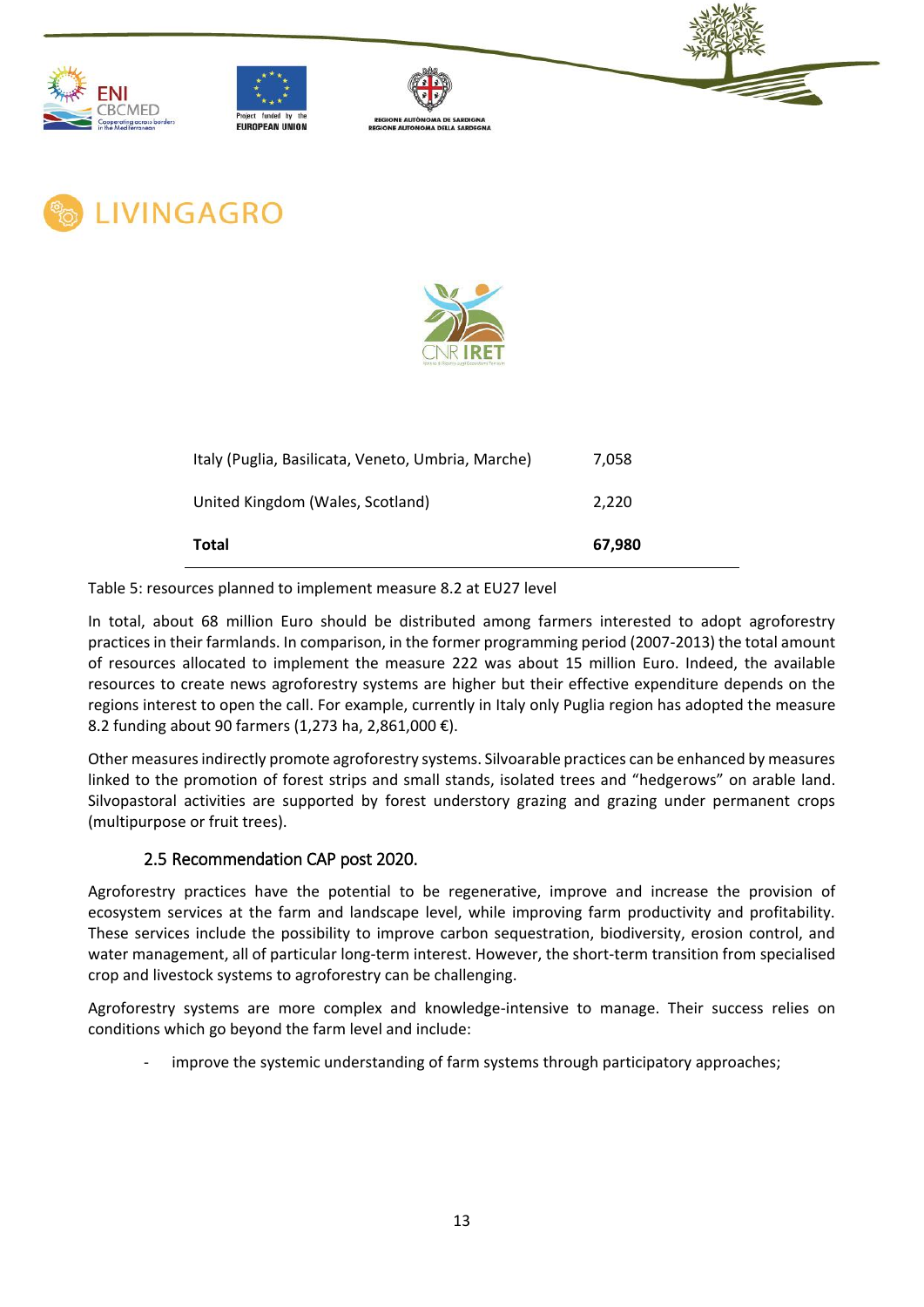











- promote adequate training through several means to reach all concerned actors and provide relevant practical examples for learning purposes;
- support design and decision-making through networking. Information, guidelines and tools should be easily accessible;
- facilitate producer–consumer contact and promote the value of agroforestry products;
- adapt legal frameworks to ensure consistency, allow the development of local best practices, and facilitate day to day management of agroforestry systems;
- monitor agroforestry systems to assess changes and to evaluate possible success.

## <span id="page-18-1"></span><span id="page-18-0"></span>3. THE EU POLICY FRAMEWORK FOR OLIVE SECTOR

#### 3.1 The olive sector in Europe

Olive production is a significant land use in the southern Member States of the EU with important environmental, social and economic considerations. The main areas of olive oil production are in Spain (2.4 million ha), followed by Italy (1.4 million ha), Greece (1 million ha) and Portugal (0.5 million ha). France is a very much smaller producer, with 40,000 ha.

There are considerable differences between olive farming areas and, in some cases, between different farms within a given area. These differences are strongly apparent in the physical characteristics of the plantations, management practices, socioeconomic situation and environmental effects. Olive farms in the EU range from the very small (<0.5ha) to the very large (>500ha) and from the traditional, low-intensity grove to the intensive, highly mechanised plantation.

Community policies are the most significant policies affecting olive farming in the EU Member States. There are very few national and regional measures of significance outside the EU policy framework. In particular, the CAP support regime for olive production has played a powerful role in the way in which the olive sector has developed since the 1980s (in Greece, Spain and Portugal) and earlier in Italy. The support regime continues to be an important driving force which strongly influences the scale and nature of olive farming in the EU.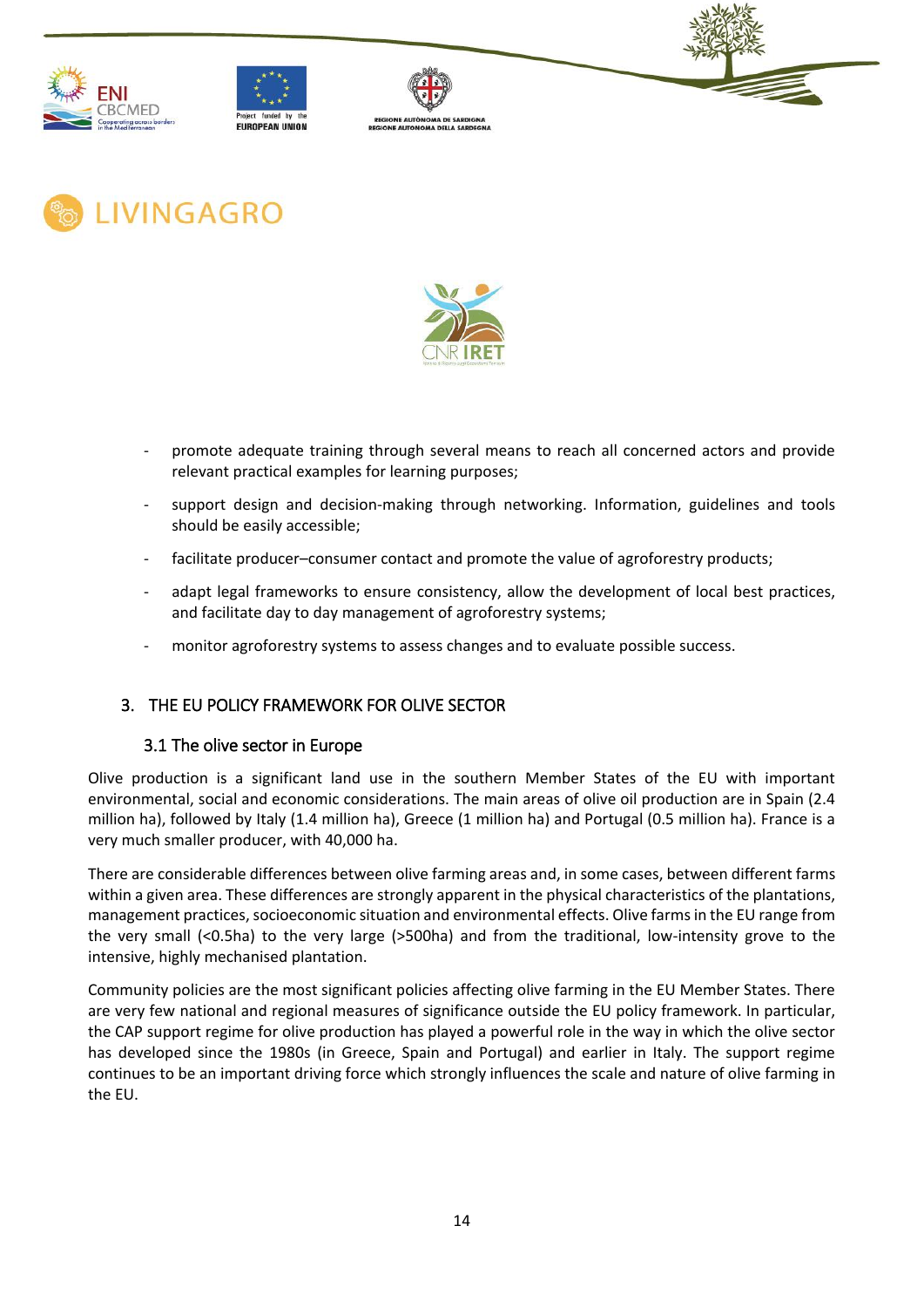











Since the 1998 "interim reform" of the CAP olive regime, the basic support provided for olive farming has been in the form of a subsidy paid in direct proportion to the production of olive oil or table olives. Previously, small producers (those producing less than 500kg of oil per year), received a support payment based on tree numbers and historic yields in the district.

In Greece and Spain, the introduction of this policy during the 1980s and 1990s has coincided with intensification and increased planting and output in the main producing regions, with generally negative consequences for the environment. Furthermore, prior to Spain's accession to the EC in 1986, olive farming was in decline in this country.

Intensification and expansion processes have been less pronounced in Portugal, where olive farming had been in strong decline for many years at the time of EC accession, but are discernible nevertheless. Factors not directly linked to the CAP, such as technological developments, no doubt have also contributed to the intensification of production systems.

In Italy, different circumstances seem to apply. The CAP regime has applied since the 1960s, but a large proportion of producers received aid on the basis of tree numbers, rather than real production. Holdings are smaller on average than the other countries and a significant proportion of production is for home consumption. Rural areas generally are not so dependent on olive production as equivalent areas in Spain and Greece; the agricultural economy tends to be more diversified.

For these and other reasons, it seems that the CAP olive regime has not promoted olive expansion and intensification in many parts of Italy on the same scale as in Spain and Greece. Even so, modern intensive systems have been developed in specific areas with favourable conditions (e.g. availability of irrigation water), such as in Puglia.

The intensification process has led to a reduction in environmental values (particularly biodiversity) and an increase in negative impacts (notably soil erosion and over-exploitation of scarce water resources) in many olive-farming areas of the EU. However, there is a clear potential for reducing negative environmental effects by modifying farming practices.

A more environmentally-positive influence of the CAP olive regime is that it probably has helped to reduce the abandonment of small, traditional plantations in many marginal regions, thus preventing the loss of certain environmental and social values.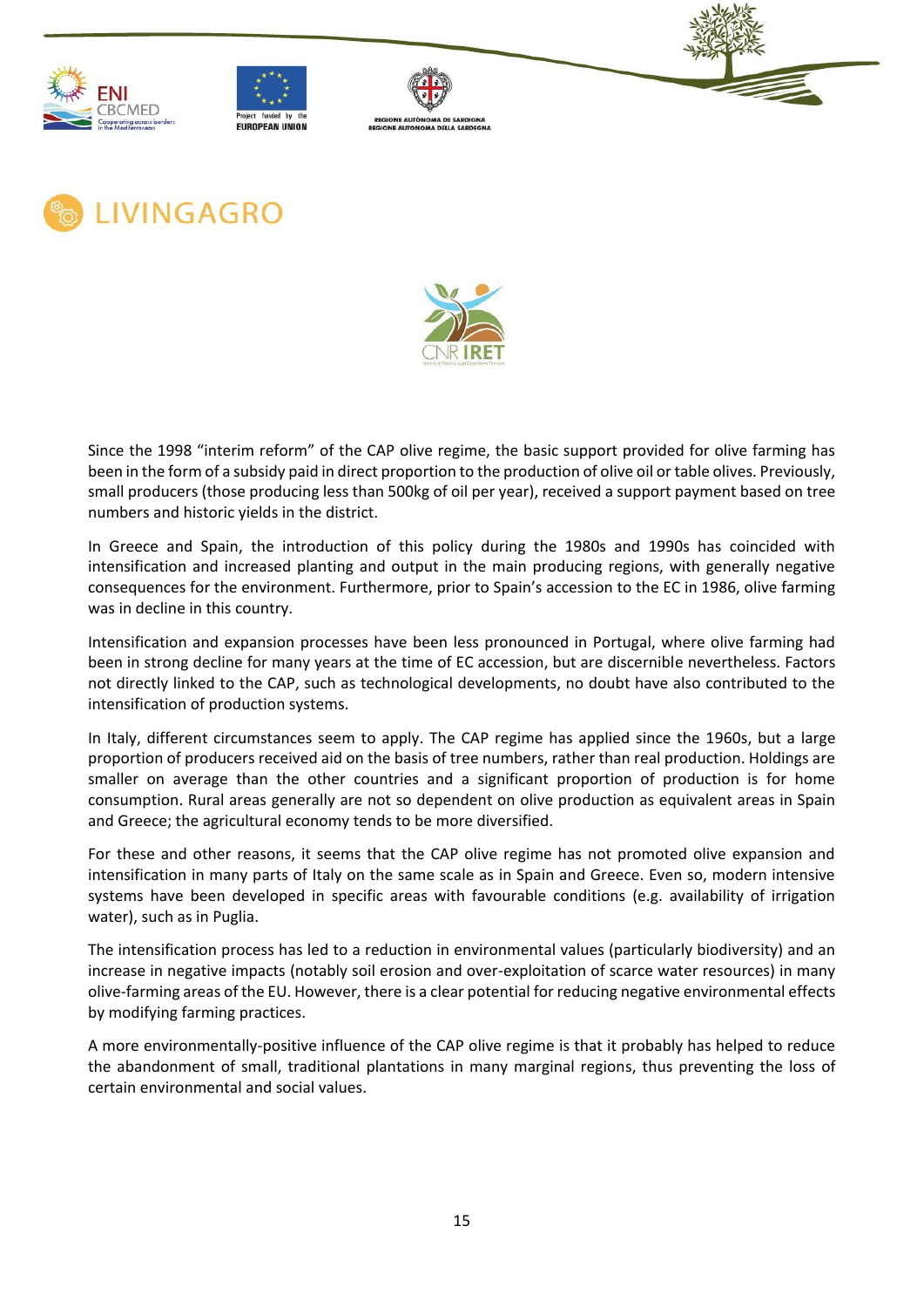











This production-support system produces negative environmental effects by rewarding intensification and expansion. In addition to the negative effects of intensification and expansion, these processes lead to increasing production and thus lower prices and subsidies for all producers, with potentially negative effects on low-input traditional farms which are of most environmental value but which are also at or below the limits of economic viability at present.

Converting all or a part of the production support into a direct payment decoupled from production reduces the incentive for intensification (and promotes some reduction in intensity) and thus can be considered broadly positive in environmental terms.

In the last 20 years, the CAP has undergone five reforms that have progressively and profoundly modified the original layout based on guaranteed minimum prices and protection against frontiers, towards a support model decoupled from production.

# 3.2 EU action plan for the olive oil sector

<span id="page-20-0"></span>In June 2012, the Commission presented an action plan for the EU olive oil sector to the Council's agriculture configuration, with the objective of strengthening the sector's competitiveness, taking advantage of the widely-recognised image of olive oil as a quality product. The action plan indicated the following six areas of action, which are now mostly covered by various instruments under the common agricultural policy (CAP) 2014- 2020:

- quality and control, with measures relating to the safeguard of olive oil quality by improving controls, methods of analysis and marketing standards;
- action to restructure the sector, also involving rural development (RD) measures;
- industry structure, with action aiming to reinforce producers' organisations (also using RD support), which are widespread in some but not all producing countries, such as Spain and Greece, but are generally too small compared with other actors in the food chain;
- promotion, to improve the image of the product, stimulate its consumption and conquer markets in third countries, mostly taking advantage of the revised EU promotion policy but also finding synergies between different measures, such as those financed by the EU and the IOC (International Olive Council);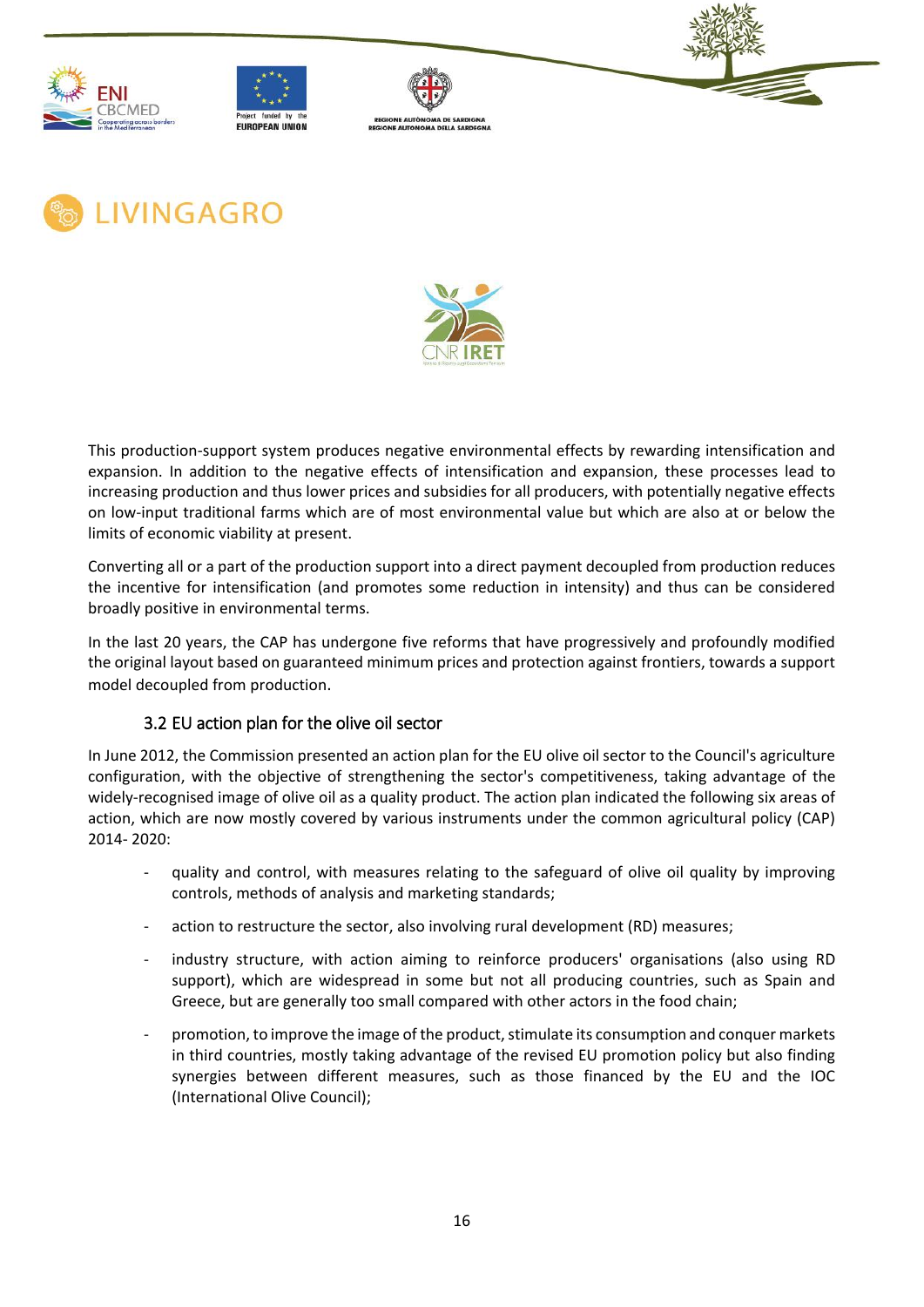











- support for the IOC and the international agreement on olive oil and table olives;
- competition with third countries, where the EU should support respect for the quality parameters established within the IOC and oppose any measure by third countries that could present a technical barrier to trade.

#### 3.3 Single Common Market Organisation

<span id="page-21-0"></span>The olive oil and table olive market is covered by Regulation (EU) No 1308/2013 (the CMO Regulation). Its single common market organisation (CMO) provisions regulate EU agricultural markets and provide policy tools to help improve their functioning. In addition to the general provisions, rules on the areas listed below can apply specifically to the olive and olive oil sector for the products listed in Annex 1, Part VII to the regulation:

- aid for private storage (Articles 17 and 18), which may be granted to private operators for product storage in case of difficult market situation;
- aid in the olive oil and table olive sector (Articles 29 to 31), implemented through the financing of three-year work programmes drawn up by recognised producers' organisations for action in areas such as marketing, traceability and improvement of environmental impact, competitiveness and production quality in the sector EPRS EU olive and olive oil sector Members' Research Service Page 7 of 12 (the detailed list of measures eligible for EU funding is set out in Article 3 of Commission Delegated Regulation (EU) No 611/2014);
- marketing standards (Article 75), set out in Commission Implementing Regulation (EU) No 29/2012, which covers issues such as labelling rules and packaging capacity, plus the monitoring of the application of the rules by a watchdog in each Member State;11
- definitions, designations and sales description (Article 78), defined in Commission Regulation (EEC) No 2568/91 and its successive amendments, on the characteristics of olive oil and oliveresidue oil and on the relevant methods of analysis;
- recognition of producers' organisations (Articles 159) and interbranch organisations (Article 162) and rules on contractual negotiations by producers' organisations on behalf of its members (Article 169);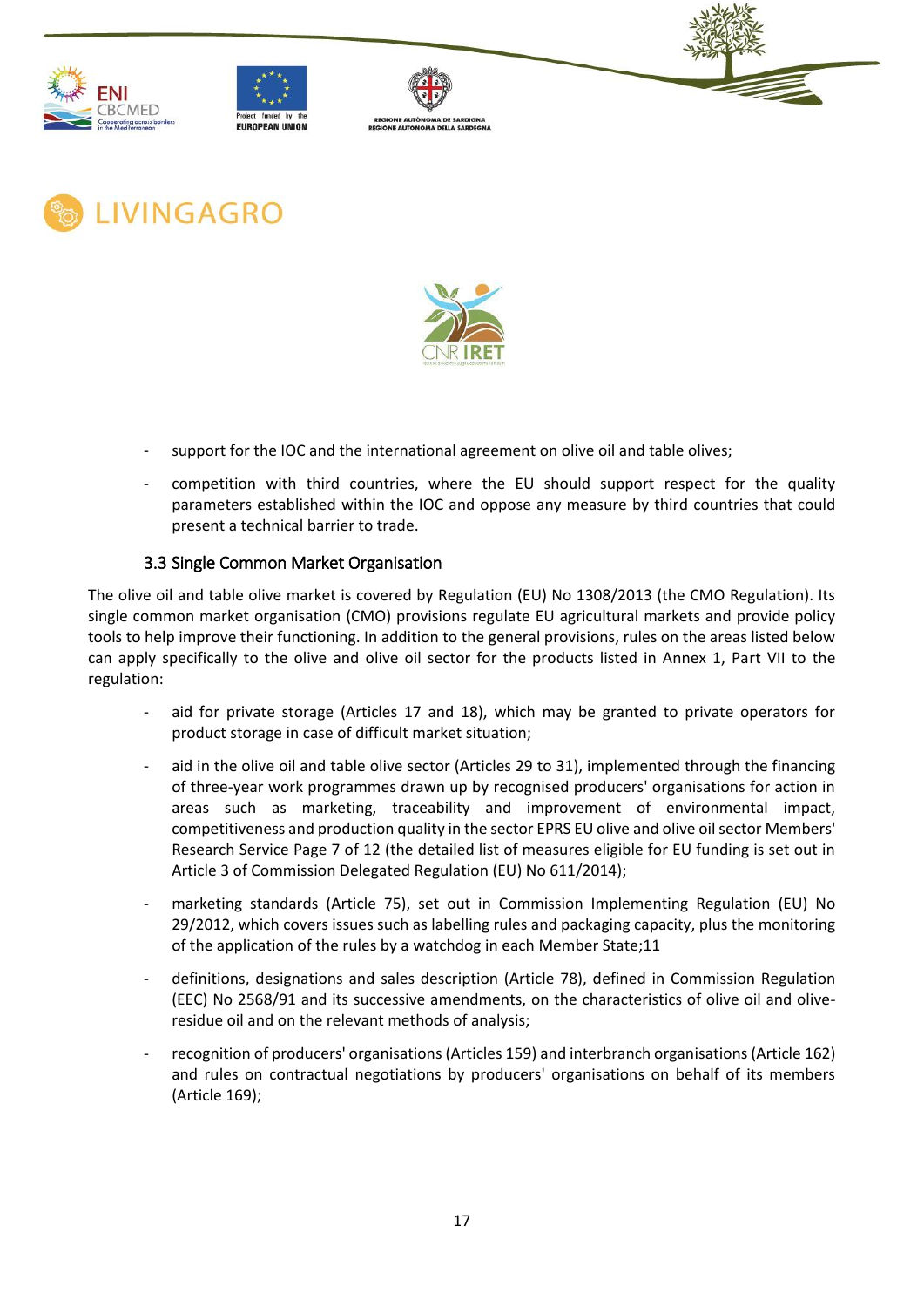











import and export licences (Article 176) that can be issued to applicants by EU Member States and tariff quotas (Article 184) that can be opened by the Commission, such as in the case of the import quota for Tunisian olive oil for release into free circulation in the EU at a zero duty rate of an annual amount of 56 700 tonnes (see Commission Regulation (EC) No 1918/2006), plus an additional temporary amount of 35 000 tonnes for 2016 and 2017 to support Tunisian economy following the terrorist attack of June 2015 (see Commission Implementing Regulation (EU) 2016/605).

## 3.4 Direct payments – voluntary coupled support

<span id="page-22-0"></span>Direct payments are a form of income support granted to EU farmers on a per-hectare basis, independently of the production of a specific product. In addition to this basic support scheme, Member States may grant voluntary coupled support linked to production in the olive oil sector that may be undergoing difficulties, under conditions laid down in Article 52 of Regulation (EU) No 1307/2013. Only Italy has opted for this voluntary scheme, with an overall amount of more than €400 million for the years 2015 to 2020.

## 3.5 Rural development measures

<span id="page-22-1"></span>Several measures introduced by Regulation (EU) No 1305/2013 on support for rural development can assist the olive and olive oil sector, whether directly targeting this farming activity or by addressing general agricultural and rural issues closely related to it. Among the first type of measures, the possibility for the Member State to include thematic sub-programmes (Article 7) in rural development programmes (to address the needs of areas of particular importance, or of agricultural sectors that have a strong impact on the development of rural areas) is a new feature of the rural development policy framework for 2014-2020 and has been used for the olive oil sector in the rural development programme of Andalusia (Spain). Other producing regions have addressed the needs of the sector by shaping their measures under the general rural development priorities. This includes planned support for investment for the prevention of damage caused to olive trees by *Xylella fastidiosa* (see Box 2, next page) in the rural development programme of Puglia (Italy), as part of the measures under Priority 3 on promotion of food chain organisation, animal welfare and risk management in agriculture. Olive and olive oil farms can also benefit from other rural development measures that have a broader scope but address important issues for the sector. In addition to strategic support for investment in assets, innovation and business development, it is also worth mentioning support granted to participate in quality or certification schemes for agricultural products and foodstuffs (Article 16), to facilitate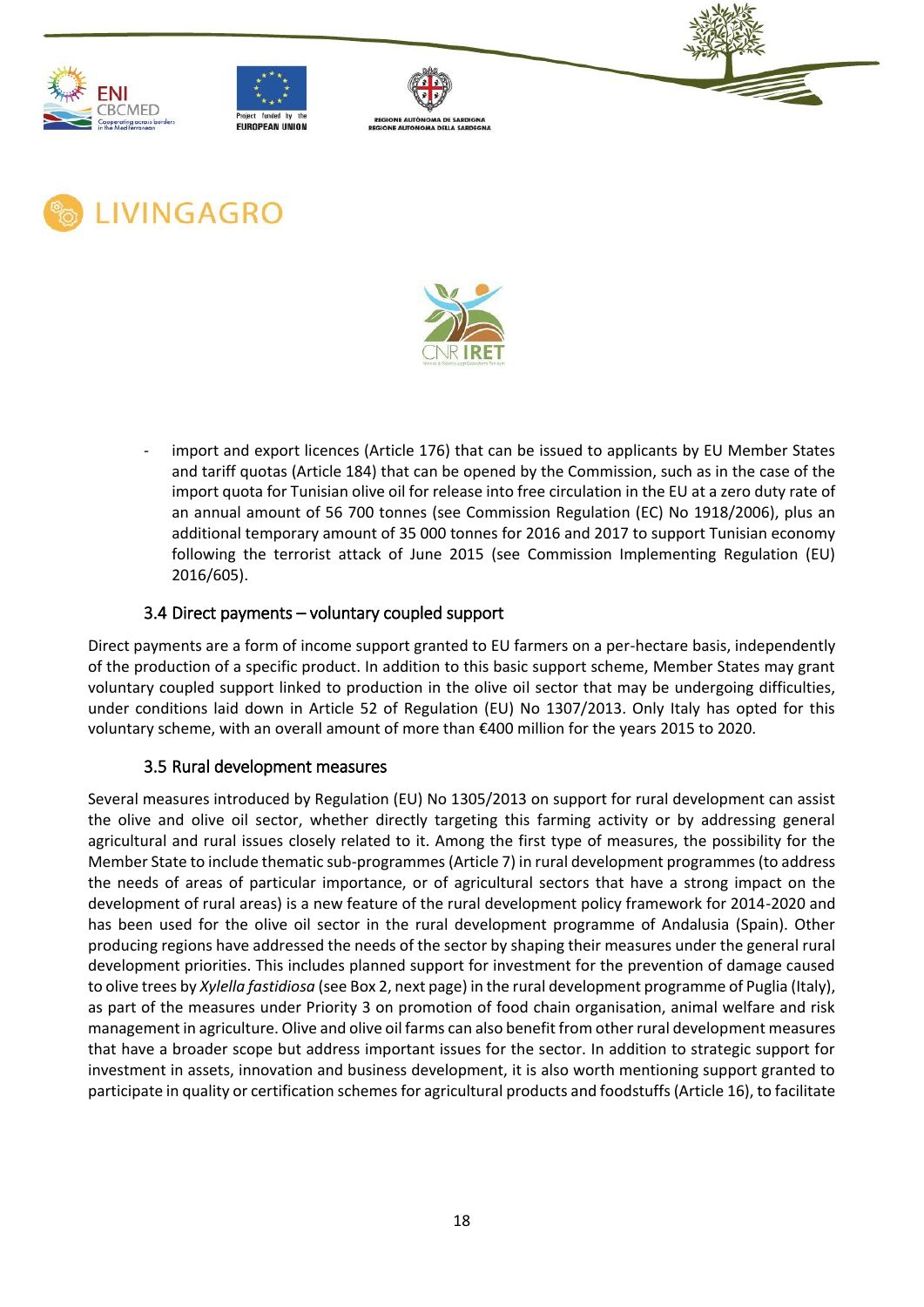











the setting up of producers' groups (Article 27), to carry out agri-environment-climate commitments on agricultural land (Article 28), to convert to or maintain organic farming practices and methods (Article 29), and to make financial contributions to farmers for insurance premiums and mutual funds with the risk management tools (Articles 36 to 39).

# 3.6 Promotion of EU farm products

<span id="page-23-0"></span>Olives and olive oil are eligible for promotion initiatives in the EU and third countries through the promotion policy laid down in Regulation (EU) No 1144/2014. The Commission defines the strategic priorities and available budget for promotion initiatives in an annual work programme and publishes calls for proposals for its implementation. The overall co-financing budget for 2016 was €111 million, with table olives and olive oil being part of several campaigns; the 2017 budget amounts to €133 million, with plans for this figure to increase in the coming years.

# <span id="page-23-1"></span>3.7 Disease control in olive tree

Council Directive 2000/29/EC provides the basis for protecting EU plant health from the introduction or spread of harmful organisms within Union territory. When such harmful pests and diseases are detected, further ad hoc legislation intervenes to regulate control and emergency measures.12 One recent example are EU emergency measures set by Commission Implementing Decision (EU) 2015/789 and successive amendments, following the outbreak of *Xylella fastidiosa* in Southern Italy, where since 2013 the disease has been attacking olive groves in Puglia, the biggest producer of olive oil among Italian regions. The emergency measures include action to combat the disease in the so-called demarcated areas (i.e. infected and buffer zones), by removal of infected plants or containment of the bacterium by other means when removal is impossible, to prevent its further spread and to avoid further introduction from infected third countries. Furthermore, with Commission Implementing Decision (EU) 2015/2417, Member States were requested to set up contingency action plans in the event of confirmed or suspected presence of the bacterium and campaigns to raise the awareness of the general public, travellers, professionals and international transport operators regarding the threat for EU territory. In 2015, the French authorities reported an outbreak of *Xylella* in France, where the bacterium attacked ornamental plants in the regions of Corsica and Provence-Alpes-Côte d'Azur, requesting the implementation of surveillance and containment measures. At the end of 2016, the Spanish authorities reported the presence of *Xylella* in Spain, affecting a number of fruit and ornamental plants; the whole territory of the Baleares islands was declared a demarcated area in January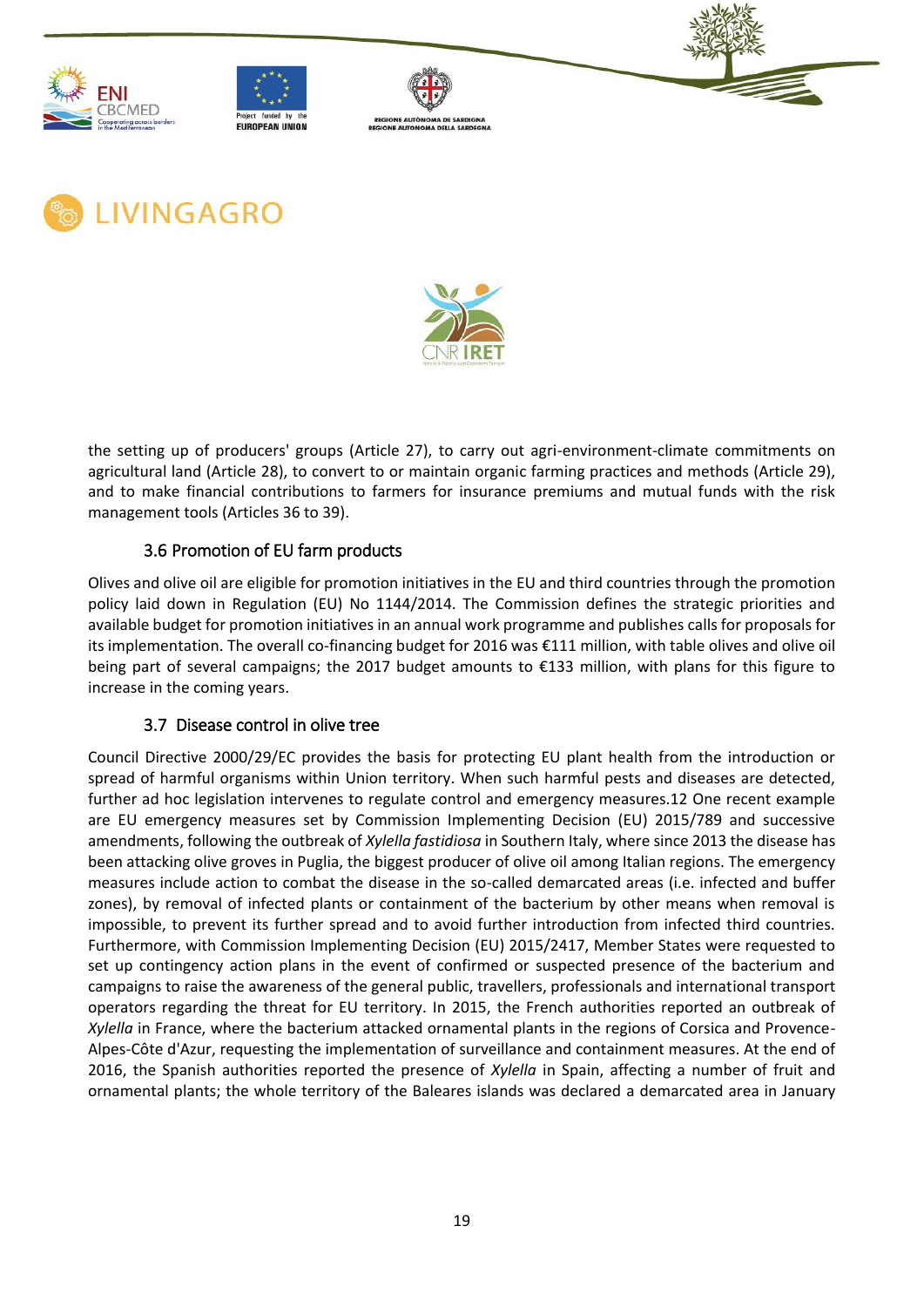











2017. However, the most critical situation remains that in the region of Puglia, where after a difficult start, the implementation of emergency measures has led to the eradication of many infected olive trees and also healthy ones within one hundred metres of the infected plants. To compensate olive producers for the damage and costs related to these measures, resolution 240 of 13 June 2017 of the Regional Council of Puglia establishes an aid scheme for agricultural holdings that have had to destroy *Xylella*-infected plants following the removal order. Compensation to farmers for the loss of revenue as a result of the eradication measures, as well as stronger control measures to prevent the spread of the bacteria within the EU and avoid entrance of infected plants into the EU, were also requested in the European Parliament resolution 2015/2652(RSP) on the outbreak of *Xylella fastidiosa* affecting olive trees. The resolution called upon the Commission to improve scientific knowledge on the disease. In this respect, an ongoing multidisciplinary research project financed by the EU framework programme for research and innovation, Horizon 2020, (for a total cost of €7 064 125, of which the EU contribution is €6 903 000), is aimed at improving prevention, early detection and control of *Xylella fastidiosa*.

## 3.8 Challenges and prospects

<span id="page-24-0"></span>Main challenges faced by the sector Grown in the Mediterranean area since ancient times, olive groves have shaped the rural landscape of many EU regions. Beyond their productive value, they can also constitute a rural tourist attraction with the presence of ancient olive trees or outstanding olive plantation landscapes. Their main product, olive oil, is widely recognised as being an icon of Mediterranean cuisine and as being healthy. Consumption has therefore increased in non-producing countries all over the world and the EU is the world's main exporter, as well as being the main consumer market. Nevertheless, the sector is facing challenges that need to be addressed if it is to avoid disruptive effects on its future development. A primary challenge, also common to other agricultural activities, is the pace of farm structural development into a more efficient and modern production system. This is often linked to the idea of increasing farm size and introducing mechanisation in the production processes. This evolution has taken place in parts of Spain and Portugal, while in general production systems remain very traditional and cohabitation between large and modern and small and traditional productive units is typical. Nevertheless, a Spanish research article (Arcas N. et al. 2013) on the sustainability of olive tree cultivation notes that transforming traditional olive orchards into more intensive olive plantations is not a one-size fits all solution. This can be owing to the characteristics of the producing areas (e.g. a fragile environment or significant slope), production methods (e.g. traditional harvesting is preferred to avoid damaging olives), or the trees themselves (e.g. being a perennial permanent crop causes rigidity in adaptation to new productive schemes). This is why researchers suggest that the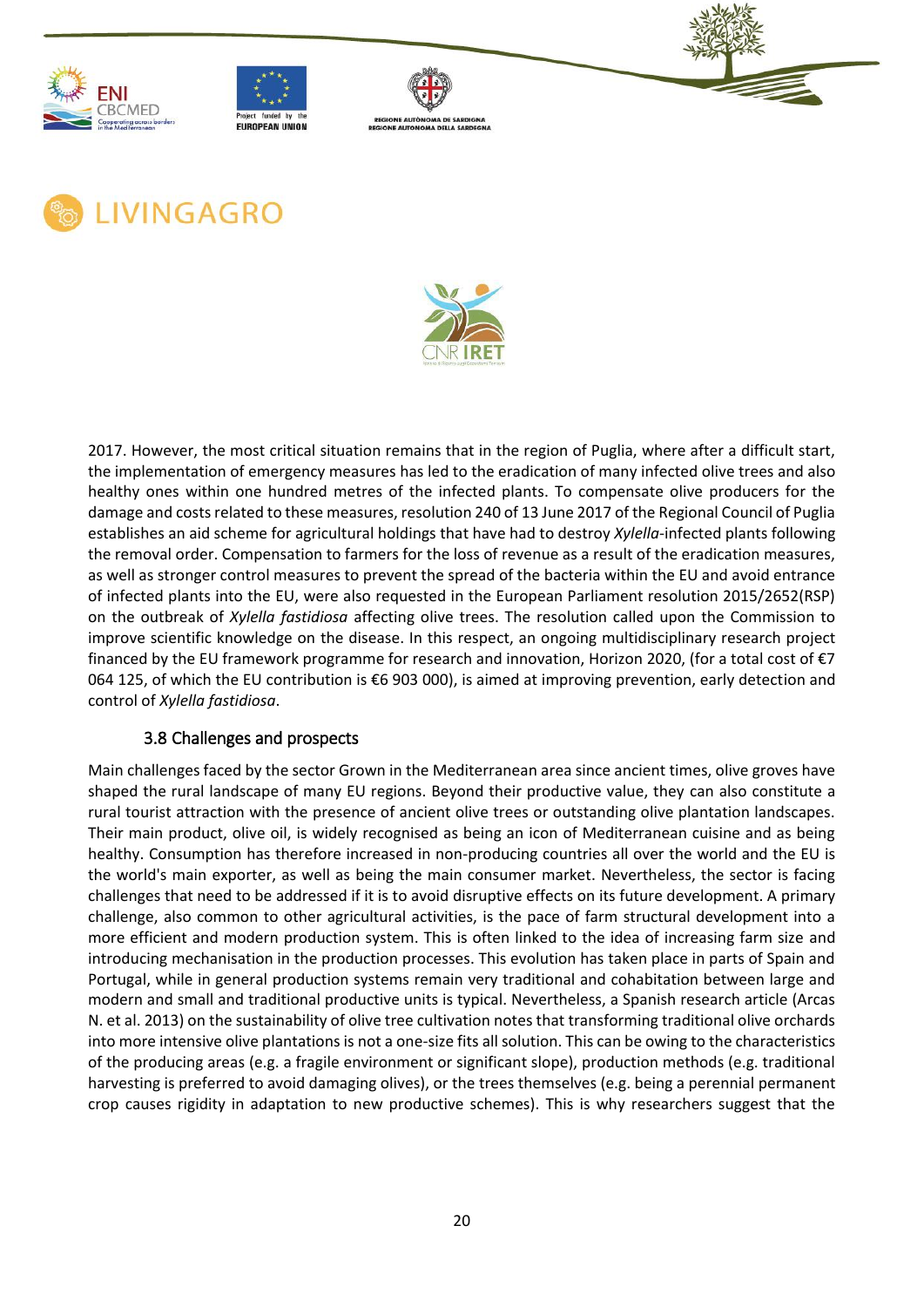











sustainability of olive production should not rely on production intensification in bigger farms only, but more on innovative harvesting solutions, new cultivars or better pest management, in order to grow olive orchards that are more profitable – and less exposed to market volatility – in smaller productive units too.

The olive oil market can fluctuate for several reasons, such as the cyclical alternation of good and poor harvests or the timespan before new plantations become fully productive. Other factors are less predictable and potentially more disruptive, such as extreme weather conditions or a plant disease outbreak. These elements create a highly volatile market, which means that producers are confronted with unstable prices and revenues and thus reduced capacity of investment plans for the upkeep of their olive plantations. A recent [EPRS briefing](https://www.europarl.europa.eu/RegData/etudes/BRIE/2016/593484/EPRS_BRI(2016)593484_EN.pdf) analyses the risk-management instruments available for farmers under the CAP. The current debate on the future of EU agriculture policy is meanwhile focussing on their development as tools to address the challenges linked to volatility. Another area of concern relates to marketing standards and trade. To prevent loss of consumer trust in the image of olive oil as a high quality product, a continuous effort is needed at EU and national level to set and implement appropriate rules and measures against food fraud. Indeed, olive oils are subject to regular monitoring and control to prevent fraud, especially in the category of extra virgin olive oils.

The EU also plays an important role in defending its products on the international market, in the framework of the IOC, for issues linked to the sector's products, and of World Trade Organization agreements, in cases of disputes on the application of commercial rules.

#### 3.9 Economic prospects and innovation

<span id="page-25-0"></span>According to the Commission's latest medium-term agricultural outlook, the economic forecasts for the sector up to 2026 point to increased production in Spain (where the Commission's estimates show considerable growth of irrigated olive groves in the coming years) by about 10 %, and a less dynamic trend in Greece (+2 %) and Italy (-1 %). In these three main producing countries consumption trends should experience a certain stabilisation or minor decrease, largely offset by increased consumption in nonproducing countries inside and outside the EU. This is the trend that has characterised recent years, according to the Commission's short-term agricultural outlook of July 2017. As regards international trade, the outlook for 2026 is a considerable reinforcement of the EU's leading role in exports (+45 % over the period) and a possible increase in imports from non-EU Mediterranean countries. These predictions could be proved correct, especially if producers satisfy EU and world demand by offering the high quality expected from their products. In this respect, the EU is financing research and innovation work into new techniques so as to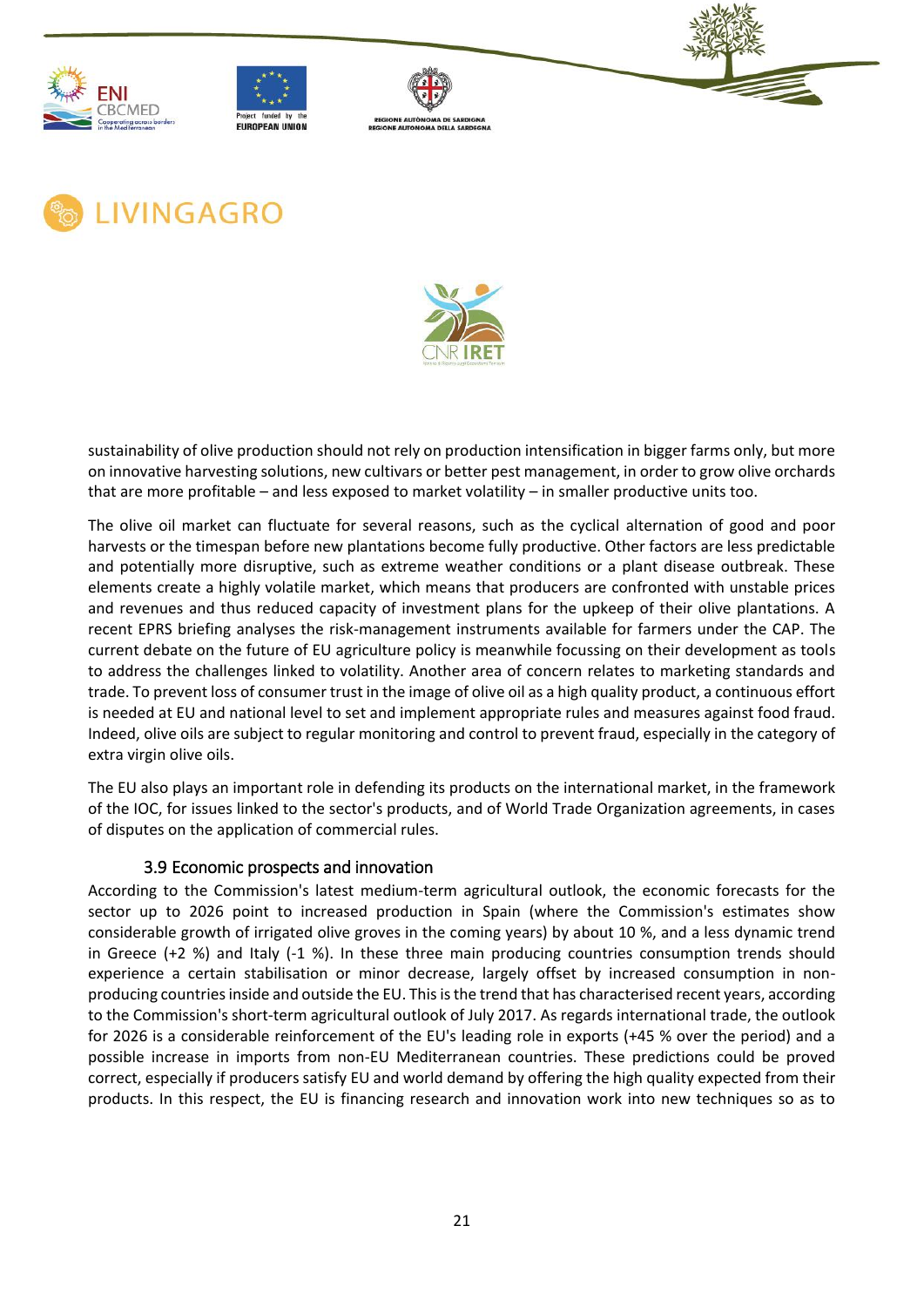











achieve more efficient and sustainable growing systems, better treatment of diseases and pests such as olive fruit fly, etc. By way of example of the many EU-funded research projects, it is worth mentioning a 2010 Commission report that describes EU projects focussing on cultivation practices designed to improve environmental performance in the olive oil sector. Earlier still, an olive growers' demand-driven research project initiated in 1979 resulted in large-scale adoption of integrated pest management innovation in Italian olive groves. More recently, besides the above-mentioned multidisciplinary research project on prevention, early detection and control of *Xylella* disease, another Horizon 2020 project seeks to improve the way olive oil quality and authenticity is guaranteed, by detecting and preventing fraud. Other projects funded by the rural development programmes meanwhile also address olive sector issues. Take for instance the innovative composting technique developed in a Spanish organic olive oil cooperative, which turns a polluting by-product (olive cake) into green fertiliser, or the innovative filtering prototype for olive oil production developed by an Italian olive oil mill enterprise in partnership with a university, chamber of commerce and private companies.

# 3.10 Opportunities in the CAP post 2020

<span id="page-26-0"></span>The Common Agricultural Policy is the key EU funding mechanism to support environmental and climate action in the EU agricultural and forest sectors. The evidence demonstrates that efforts to date to green the CAP have not been sufficient to outweigh the damage being done to biodiversity, water quality, soils and air quality. Furthermore, the recent IPCC report shows that the EU is not on track to meet its contribution towards the Paris Agreement's long-term aim of limiting the Earth's temperature increase to 1.5°C above pre-industrial levels.

The CAP Proposals for the 2021-27 period, published by the European Commission in June 2018, recognise that greater environmental and climate ambition is required and have made this an explicit requirement on Member States within the draft legislative text. A major feature of the proposals involves a fundamental change in the delivery approach towards one in which all CAP support (both Pillar 1 and Pillar 2) is focused on performance, delivering results against a set of EU objectives in light of national and regionally identified needs. If this ambition were to be realised, this could provide a real opportunity to scale up environmental and climate action across the agriculture and forest sectors to meet EU and national targets and priorities (Hart K. & Bas-Defossez F., 2018).

The 2013 CAP reform introduced a significant change in the structure of the CAP, mainly Pillar 1, but also some changes to Pillar 2. The changes were influenced by a number of factors, namely the desire: a) to make the distribution of direct payments more equitable, both between and within Member States; b) to improve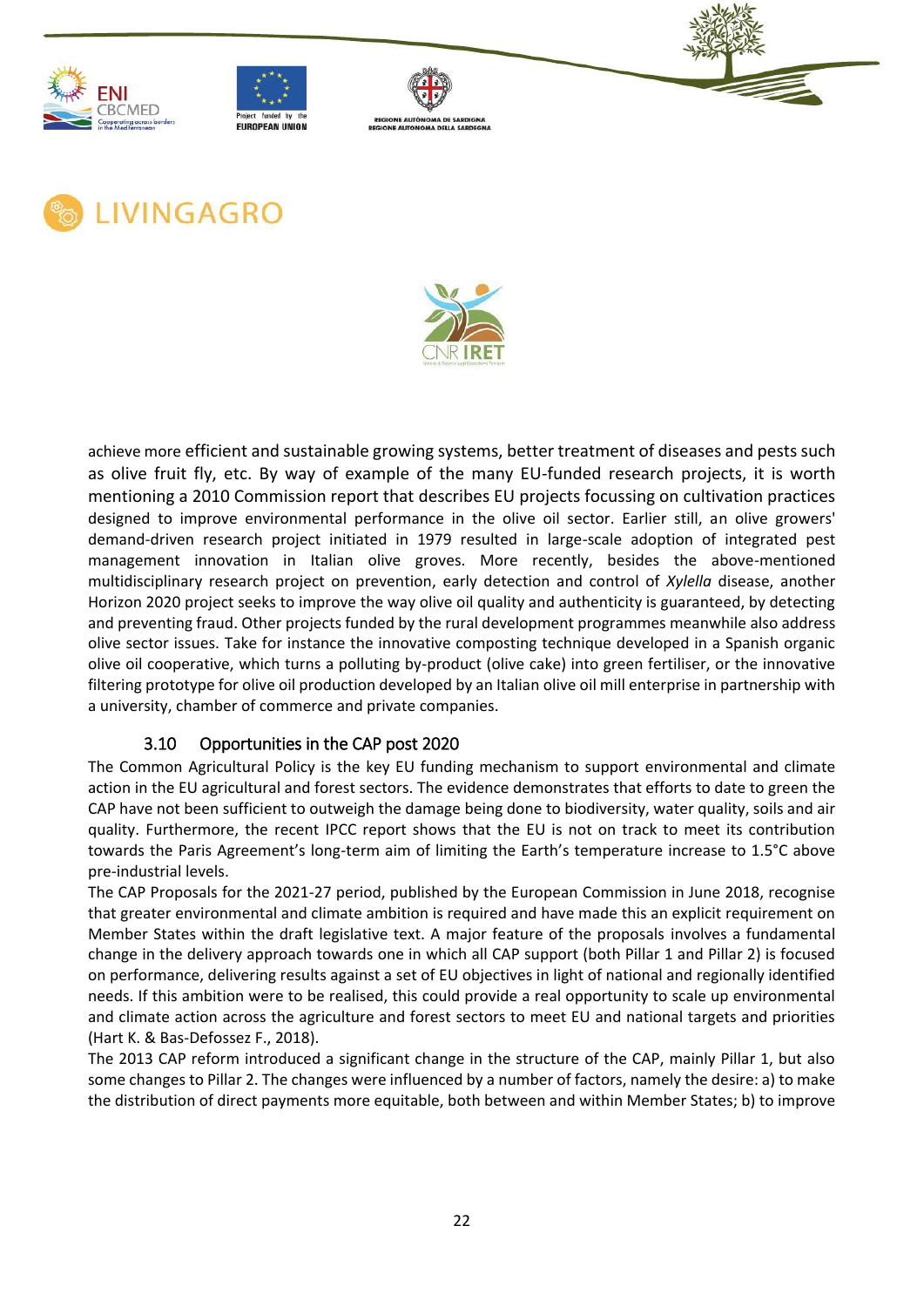











the legitimacy of direct payments by making environmental management and the delivery of public goods a more integral part of agricultural support; and c) to continue the longstanding efforts to simplify the operation of the CAP (Swinnen J. ed., 2015). From an environmental perspective, the major change to the architecture of Pillar 1 of the CAP in the 2014-2020 period was the inclusion of three measures providing 'payments for agricultural practices beneficial for the climate and the environment, otherwise known as 'green direct payments', for which Member States must allocate 30 per cent of their national CAP Pillar 1 budget. These practices are mandatory for farmers to which they apply and are: crop diversification; the maintenance of permanent grassland; and Ecological Focus Areas (EFA). The introduction of 'greening' meant that the cross-compliance framework for standards of Good Agriculture and Environmental Condition (GAEC) was restructured and consolidated into a reduced list, since some of the previous standards had evolved into the greening measures.

Some changes were also introduced into the EAFRD (Pillar 2) for 2014-2020, both in terms of structure and content, with the aim of achieving a more integrated approach to the delivery of environmental, economic and social outcomes, responding more directly to the priorities and needs identified in different Member States and regions. Greater emphasis was put on the strategic, programmed, multi-annual approach of the Rural Development Programmes (RDPs), underlining the importance of clear objectives, achieving maximum value added, making the RDPs more result-oriented and effective monitoring and evaluation. As part of this, the three 'axes' of the previous programming period were replaced by six core priorities, one of which is environmental (Priority 4 - restoring, preserving and enhancing ecosystems related to agriculture and forestry) and one of which is climate related (Priority 5 - promoting resource efficiency and supporting the shift towards a low carbon and climate resilient economy in agriculture, food and forestry sectors).

Within the context of a declining overall CAP budget, enhancing ambition on environment and climate to make a greater contribution towards key EU environmental and climate objectives and targets has been one of the key issues driving the thinking about the redesign of the CAP, on paper at least. Other priorities have been to find ways to simplify and modernise the policy, encourage innovation, respond to societal concerns about the quality of their food and the production methods used and to encourage greater growth and jobs in rural areas. Two key structural changes have been made to seek to enable this: 1. reviewing and rebalancing the responsibilities between the EU and Member States; and 2. shifting the focus of payments and support away from compliance with detailed rules set at the EU level, towards a focus on performance. The four general objectives for the new CAP are:

to foster a smart, resilient and diversified agricultural sector ensuring food security;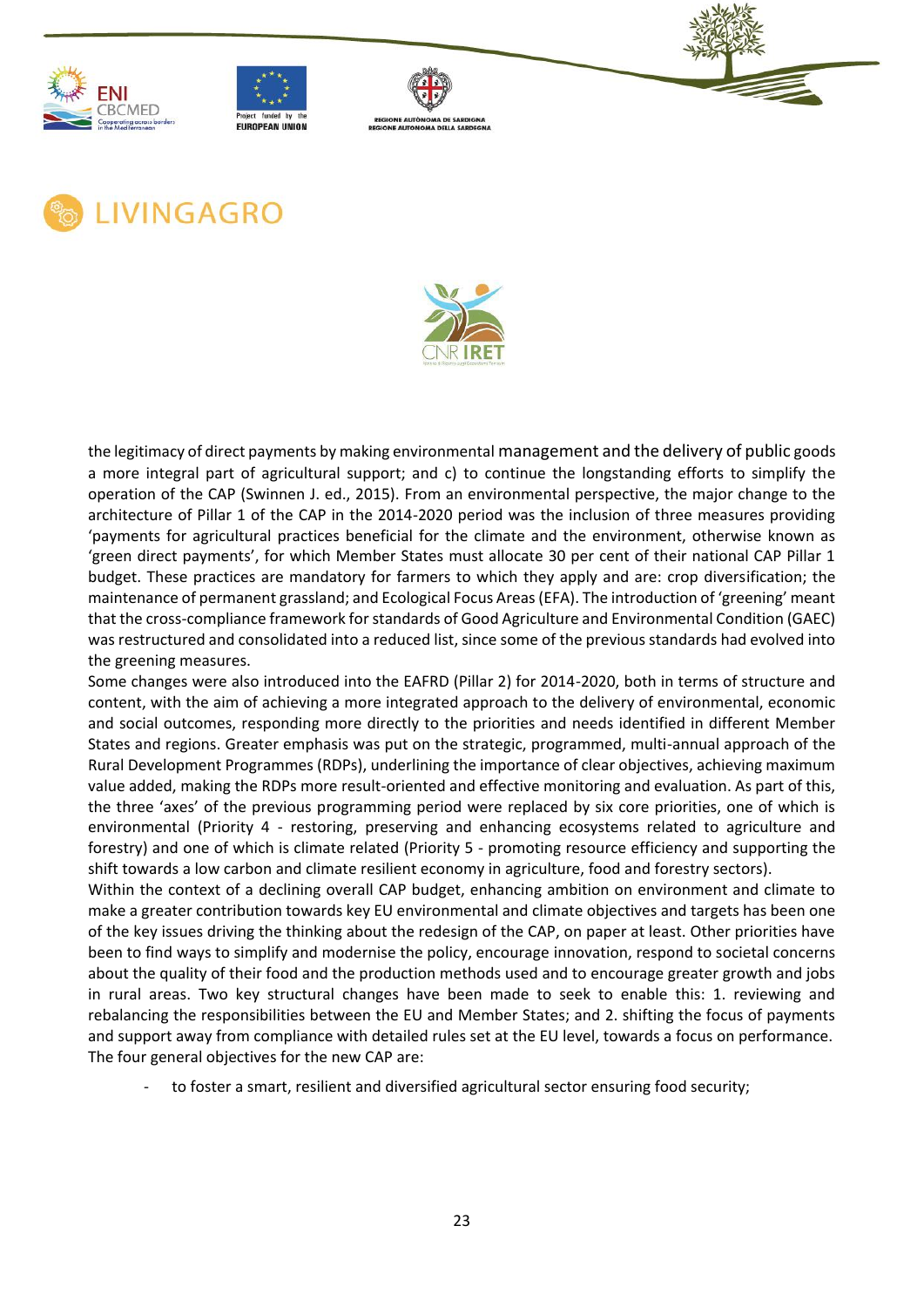







**LIVINGAGRO** 



- to bolster environmental care and climate action and to contribute to the environmental-and climate-related objectives of the Union;
- to strengthen the socio-economic fabric of rural areas;

And one cross-cutting objective:

- To modernise the sector by fostering and sharing knowledge, innovation and digitalisation in agriculture and rural areas, and encouraging uptake.

Under these sit nine specific objectives, three of which focus directly on climate and the environment (see Figure 1).



*Fig. 1- The nine objectives proposed for the CAP 2021-27*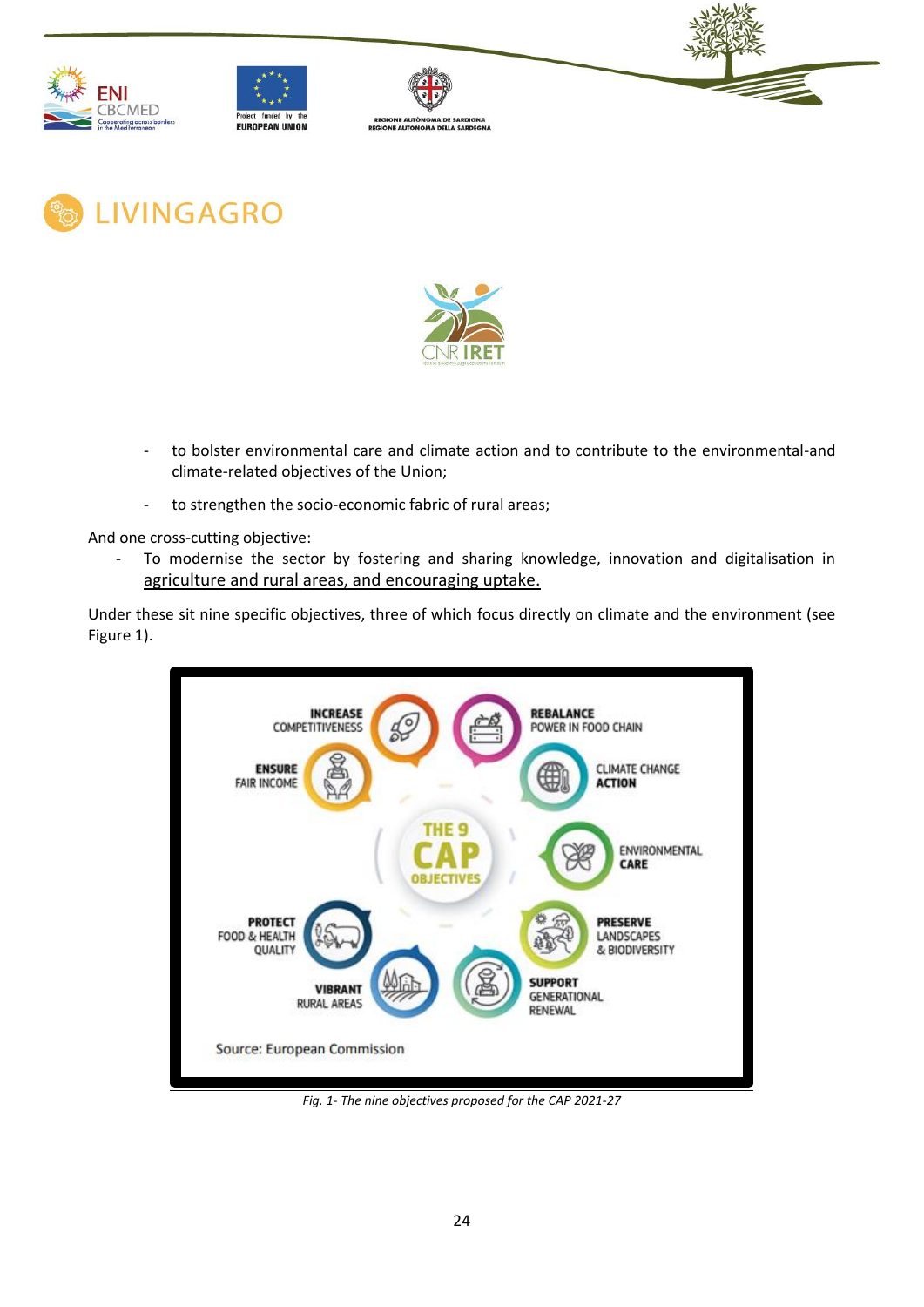











The new architecture for the green elements of the CAP is illustrated in Figure 2



*Fig. 2 – The proposed new green architecture for the CAP 2021-2027*

A new governance model is proposed for the CAP, the key element of which is to move towards one that rewards performance against a common EU framework of objectives, rather than one focussed on ensuring compliance with detailed EU-wide rules. The new model would require national authorities to define in Strategic Plans how common objectives set at the EU level could be implemented on the ground, reflecting geographical and sectoral specificities as well as local needs.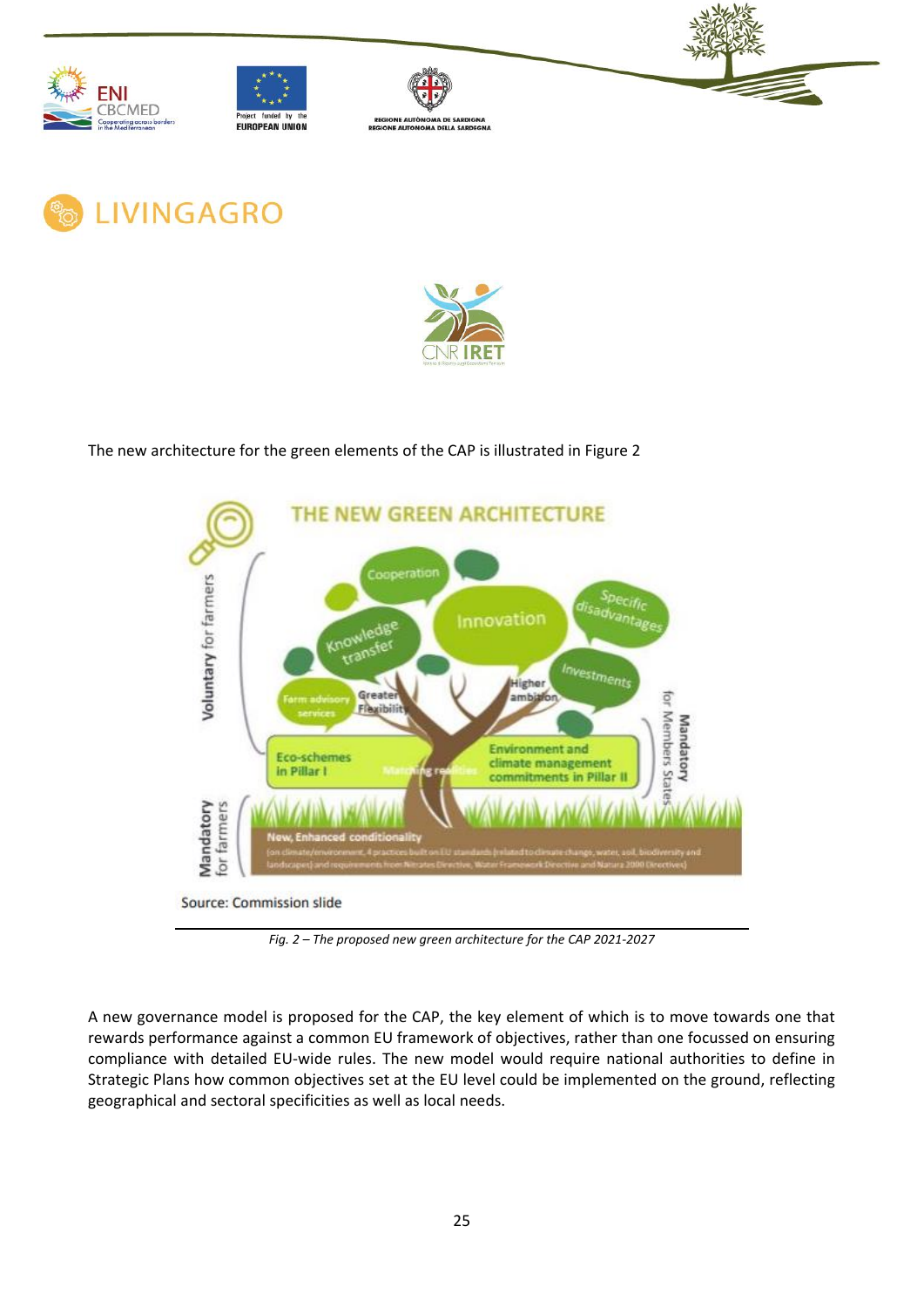











A new governance model is proposed for the CAP, the key element of which is to move towards one that rewards performance against a common EU framework of objectives, rather than one focussed on ensuring compliance with detailed EU-wide rules. The new model would require national authorities to define in Strategic Plans how common objectives set at the EU level could be implemented on the ground, reflecting geographical and sectoral specificities as well as local needs. Annual and multi-annual reporting would be required against a common set of metrics and the Commission will be responsible for approving the Strategic Plans and monitoring progress towards meeting the objectives set.

In drawing up their Strategic Plans, Member States are required to engage with a range of authorities and stakeholders. This stipulates that the competent authorities for the environment and climate are effectively involved in the preparation of relevant aspects of the plan and that Member States should set up a partnership with relevant stakeholders to support the preparation of the plan, including civil society.

However, as currently the proposals made do not contain sufficient provisions to guarantee the achievement of the objective. In particular, the objectives set are not sufficiently detailed or quantified, the indicators to measure performance remain very broad and, most importantly, there are insufficient provisions within the proposals to be confident that the Strategic Plan approval process will ensure that Member States are accountable and deliver what is required to address the environmental and climate targets and needs identified in their country.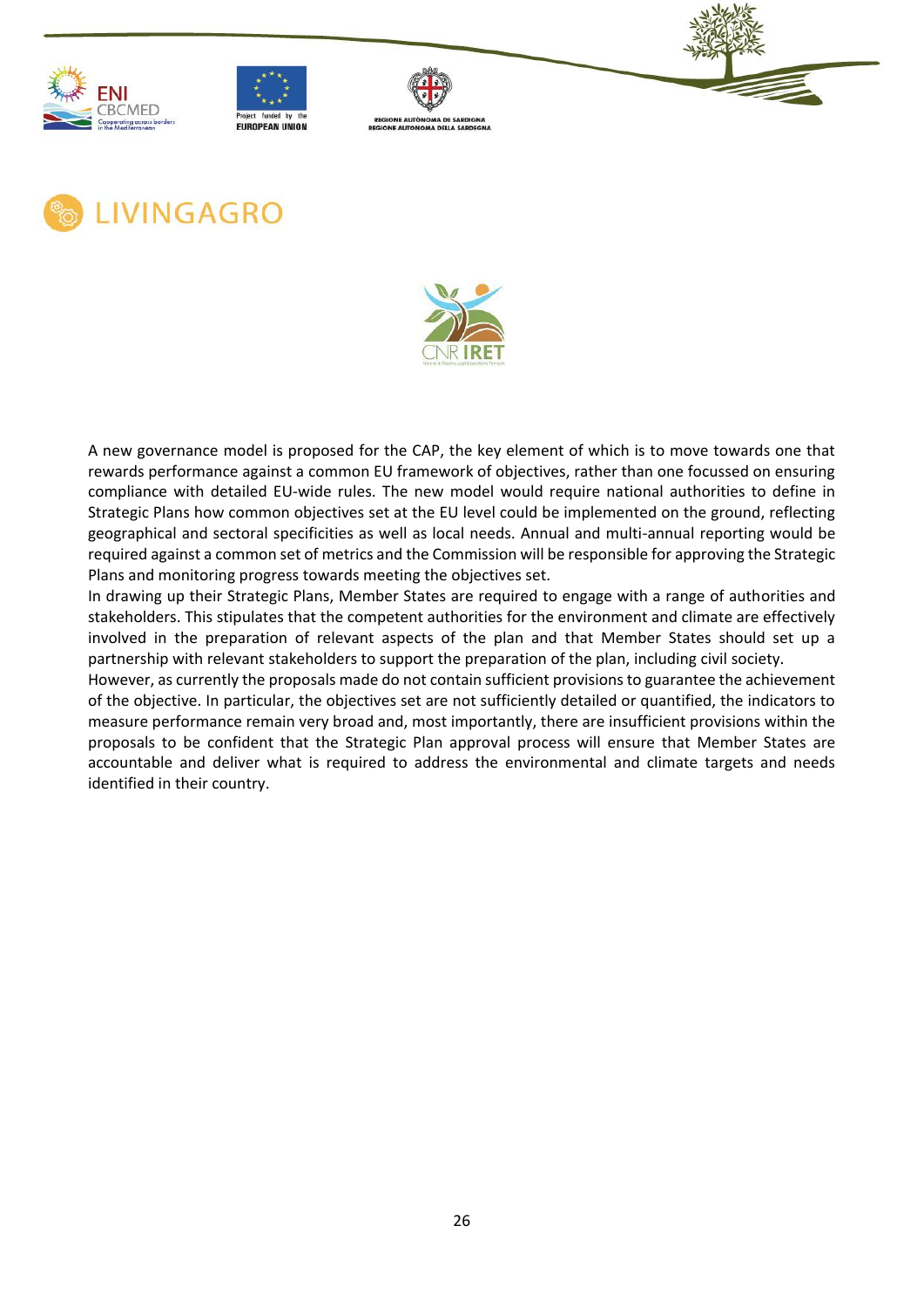











## <span id="page-31-0"></span>**4.** REFERENCES

Arcas N., Arroyo López F.N., Caballero J., D'Andria R., Fernández M., Fernández-Escobar R., Garrido A., LópezMiranda J., Msallem J., Parras M., Rallo L., Zanoli R. (2013). *Present and future of the Mediterranean olive sector*.

Burgess P. Mosquera-Losada R., Smith J., Santiago Freijanes J., Pisanelli A., Rois M., den Herder M., Moreno G., Lamersdorf N., Ferreiro Domínguez N., Balaguer F., Pantera P., Papanastasis V., Rigueiro-Rodríguez A., Aldrey J.A., Gonzalez-Hernández P., Fernández-Lorenzo J.L., Romero-Franco R. (2017): How can policy promote the uptake of agroforestry in Europe? Presentation at The Third National Agroforestry Conference, Alnarp, Sweden.

Den Herder, M., Moreno, G., Mosquera-Losada, M.R., Palma, J.H.N., Sidiropoulou, A., Santiago-Freijanes, J.J., Crous-Duran, J., Paulo, J.A., Tomé, M., Pantera, A., Papanastasis, V.P., Mantzanas, K., Pachana, P., Papadopoulos, A., Plieninger, T., Burgess, P.J., (2017): Current extent and stratification of agroforestry in the European Union. Agric. Agric. Ecosyst. Environ. 241, 121–132.

Eichhorn, M.P., Paris, P., Herzog, F., Incoll, L.D., Liagre, F., Mantzanas, K., Mayus, M., Moreno, G., Papanastasis, V.P., Pilbeam, D.J., Pisanelli, A., Dupraz, C. (2006): Silvoarable systems in Europe – past, present and future prospects. Agrofor. Syst. 67, 29–50.

EPSR Briefing September 2017: *The EU olive and olive oil sector* – European Union, 2017.

Kaley Hart, Faustine Bas-Defossez (2018): *CAP 2021-27: Proposals for increasing its environmental and climate ambition*. Institute for European Environmental Policy.

Mosquera-Losada M.R., McAdam J.H., Romero-Franco R., Santiago-Freijanes J.J., Rigueiro-Rodríguez A. (2009): Definitions and components of agroforestry practices in Europe. In: Agroforestry in Europe: Current Status and Future Prospects 3-19. Eds. Rigueiro-Rodríguez AR, McAdam J, Mosquera-Losada MR. Springer.